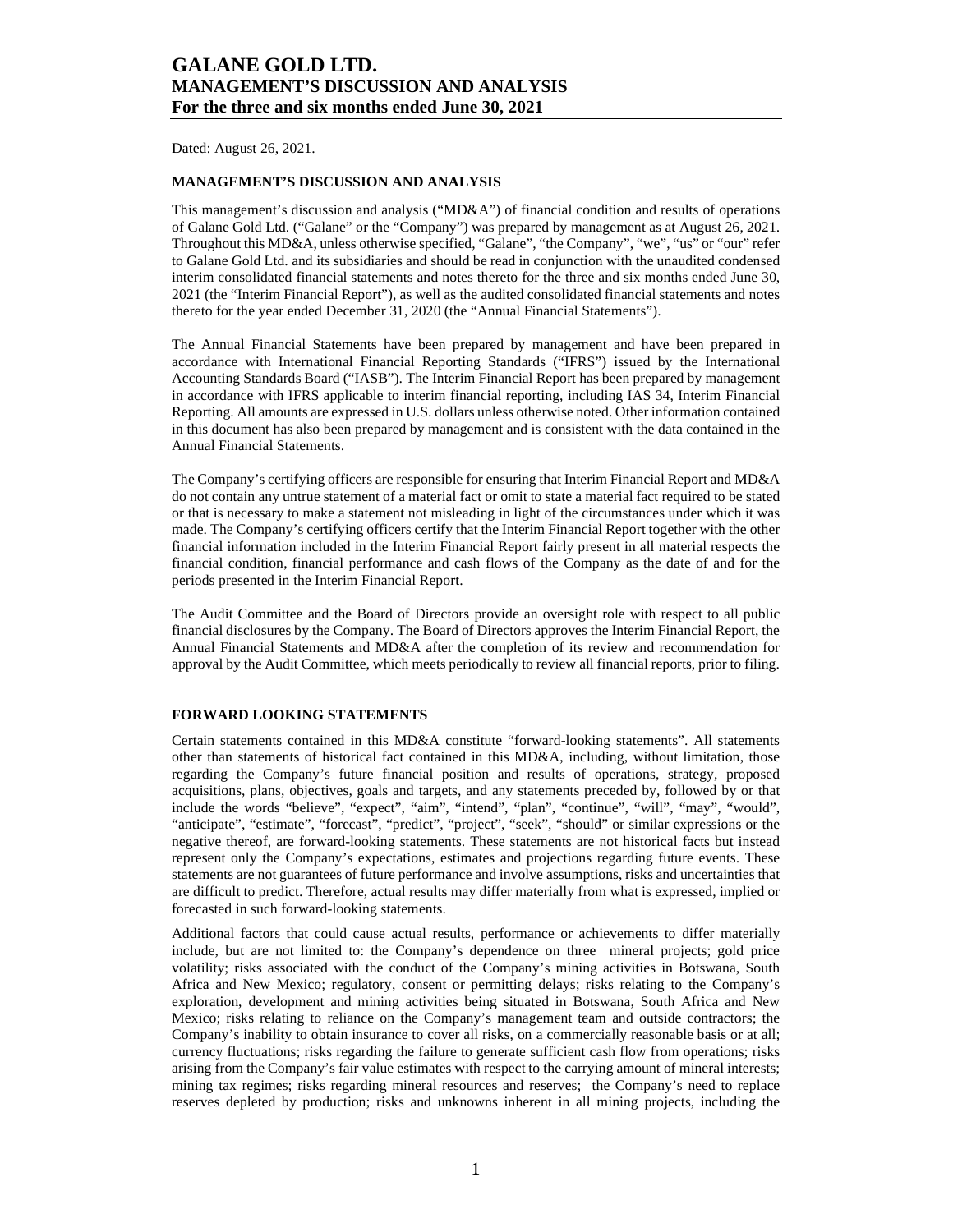inaccuracy of reserves and resources, metallurgical recoveries and capital and operating costs of such projects; contests over title to properties, particularly title to undeveloped properties; risks and expenses related to reclamation costs and related liabilities; lack of infrastructure; employee relations, labour unrest or unavailability; health risks in Africa; supply chain disruptions, major health issues, pandemics, and COVID-19; the Company's interactions with surrounding communities and artisanal miners; extensive laws and regulations governing the environment, health and safety; the Company's ability to successfully integrate acquired assets; risks related to ramping-up production; the speculative nature of exploration and development, including the risks of diminishing quantities or grades of reserves; development of the Company's exploration properties into commercially viable mines; risks related to climate change; risks related to information security; risk of using derivative instruments including credit risk, market liquidity risk and unrealized mark-to-market risk; stock market volatility; conflicts of interest among certain directors and officers; lack of dividends; lack of liquidity for shareholders of the Company; risks related to the market perception of junior gold companies; litigation risk; and difficulties in bringing actions and enforcing judgments for foreign investors. See "Risk Factors" in the Company's annual information form for the year ended December 31, 2020, a copy of which is available on the Company's SEDAR profile at www.sedar.com. Management provides forward-looking statements because it believes they provide useful information to readers when considering their investment objectives and cautions readers that the information may not be appropriate for other purposes. Consequently, all of the forward-looking statements made in this MD&A are qualified by these cautionary statements and other cautionary statements or factors contained herein, and there can be no assurance that the actual results or developments will be realized or, even if substantially realized, that they will have the expected consequences to, or effects on, the Company. These forward-looking statements are made as of the date of this MD&A and the Company assumes no obligation to update or revise them to reflect subsequent information, events or circumstances or otherwise, except as required by law.

The forward-looking statements in this MD&A are based on numerous assumptions regarding the Company's present and future business strategies and the environment in which the Company will operate in the future, including assumptions regarding gold prices, business and operating strategies, and the Company's ability to operate on a profitable basis.

## **MINERAL RESERVES AND RESOURCES**

Information of a technical and scientific nature that forms the basis of the disclosure in the MD&A has been approved by Kevin Crossling Pr. Sci. Nat., MAusIMM., Business Development Consultant for Galane Gold, and a "qualified person" as defined by National Instrument 43-101 – *Standards of Disclosure for Mineral Projects* ("NI 43-101").

All mineral reserves and mineral resources have been estimated in accordance with the standards of the Canadian Institute of Mining, Metallurgy and Petroleum and NI 43-101. All mineral resources are reported exclusive of mineral reserves. Mineral resources that are not mineral reserves do not have demonstrated economic viability. There is no guarantee that any of the mineral resources disclosed in the MD&A will be converted to mineral reserves. There is also no guarantee that any of the inferred mineral resources will be upgraded to measured or indicated mineral resources. Information on data verification performed on the mineral properties mentioned in this MD&A that are considered to be material mineral properties to the Company are contained in the Company's most recent annual information form and the current technical report for each of those properties, all available on the Company's SEDAR profile at www.sedar.com.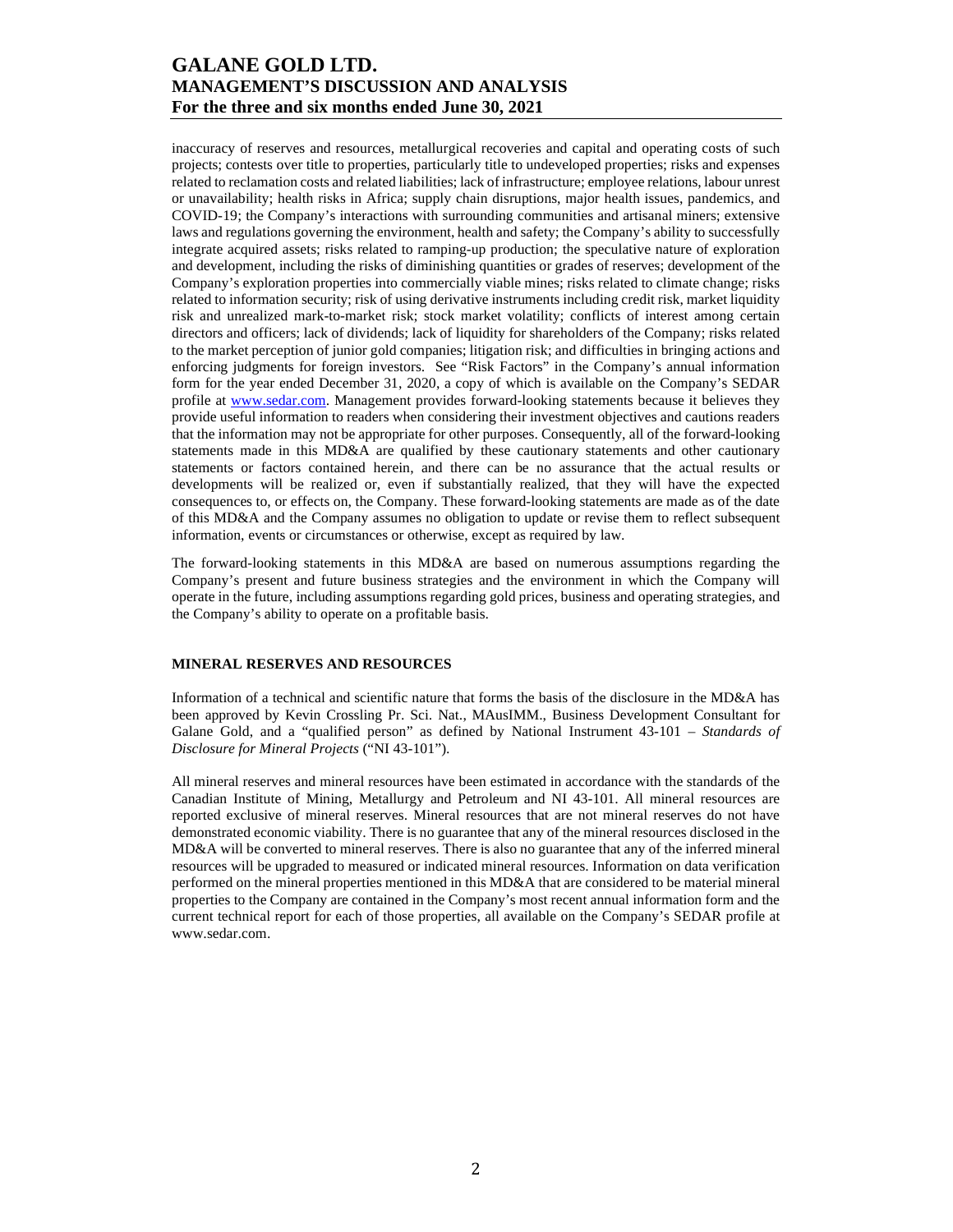### **CORPORATE OVERVIEW**

The Company's principal business activities are the exploration for, development of, and operation of gold mining properties. The Company operates through its wholly-owned subsidiary, Galane Gold Mines Ltd. ("GGM"), which in turn operates two mines: (a) a producing mine which also has the rights to certain mineral exploration tenements (the producing mine and mineral exploration tenements collectively, the "Mupane Property") located in the Republic of Botswana ("Botswana") through subsidiaries located in Botswana; and (b) a mine in the process of restarting and which has the rights to certain mineral exploration tenements (the mine and mineral exploration tenements collectively, the "Galaxy Property") located in the Republic of South Africa ("South Africa") through subsidiaries located in South Africa. The common shares in the capital of the Company (the "Common Shares") have been listed for trading on the TSX Venture Exchange (the "Exchange") under the symbol "GG" since September 6, 2011 and trade on the OTCQB in the United States under the trading symbol "GGGOF".

#### **OUTLOOK**

The extent and duration of impacts that COVID-19 may have on the Company's ability to ship and sell gold dore and gold concentrate, on our suppliers and employees and on global financial markets going forward is not known at this time but could be material. As a result, the Company has not issued annual guidance for 2021.

#### *Mupane*

The Company continues to operate while observing compliance with capacity and enhanced operating requirements mandated by the Republic of Botswana Government, including but not limited to social distancing, wearing of face masks, provision of hand sanitizer for employees and visitors, registration upon entry to site and temperature checks. The Company will continue to assess the viability of operating at the government mandated levels and look to manage production in line with any further easing or tightening of operating restrictions.

### *Galaxy*

The Company continues to operate while observing compliance with capacity and enhanced operating requirements mandated by the Republic of South Africa Government, including but not limited to social distancing, wearing of face masks, provision of hand sanitizer for employees and visitors, registration upon entry to site and temperature checks. The Company will continue to assess the viability of operating at the government mandated levels and look to manage production in line with any further easing or tightening of operating restrictions.

### **SUMMIT MINE ACQUISITION**

On May 19, 2021, the Company completed the acquisition (the "Summit Acquisition"), through a wholly-owned subsidiary, of the Summit Mine (the "Summit Mine") and the infrastructure constituting the Banner crush, mill and flotation plant in New Mexico, located 57 miles from the Summit Mine (together with the Summit Mine, the "Summit Assets") from Pyramid Peak Mining, LLC, a whollyowned subsidiary of Waterton Precious Metals Fund II Cayman, LP (the "Seller").

The aggregate consideration to be paid for the Summit Assets is \$17.0 million, of which \$8.8 million has been paid, consisting of (i) cash consideration of \$6.0 million paid on closing of the Summit Acquisition; (ii) issuance to the Seller on closing of the Summit Acquisition of 16 million Common Shares at a deemed issuance price of C\$0.22 per Common Share and warrants to purchase up to 16 million Common Shares, exercisable at an exercise price of C\$0.30 per Common Share for a period of three years from closing of the Summit Acquisition (the "Summit Acquisition Warrants"); and (iii) cash consideration of \$8.2 million to be paid upon commencement of production at the Summit Mine.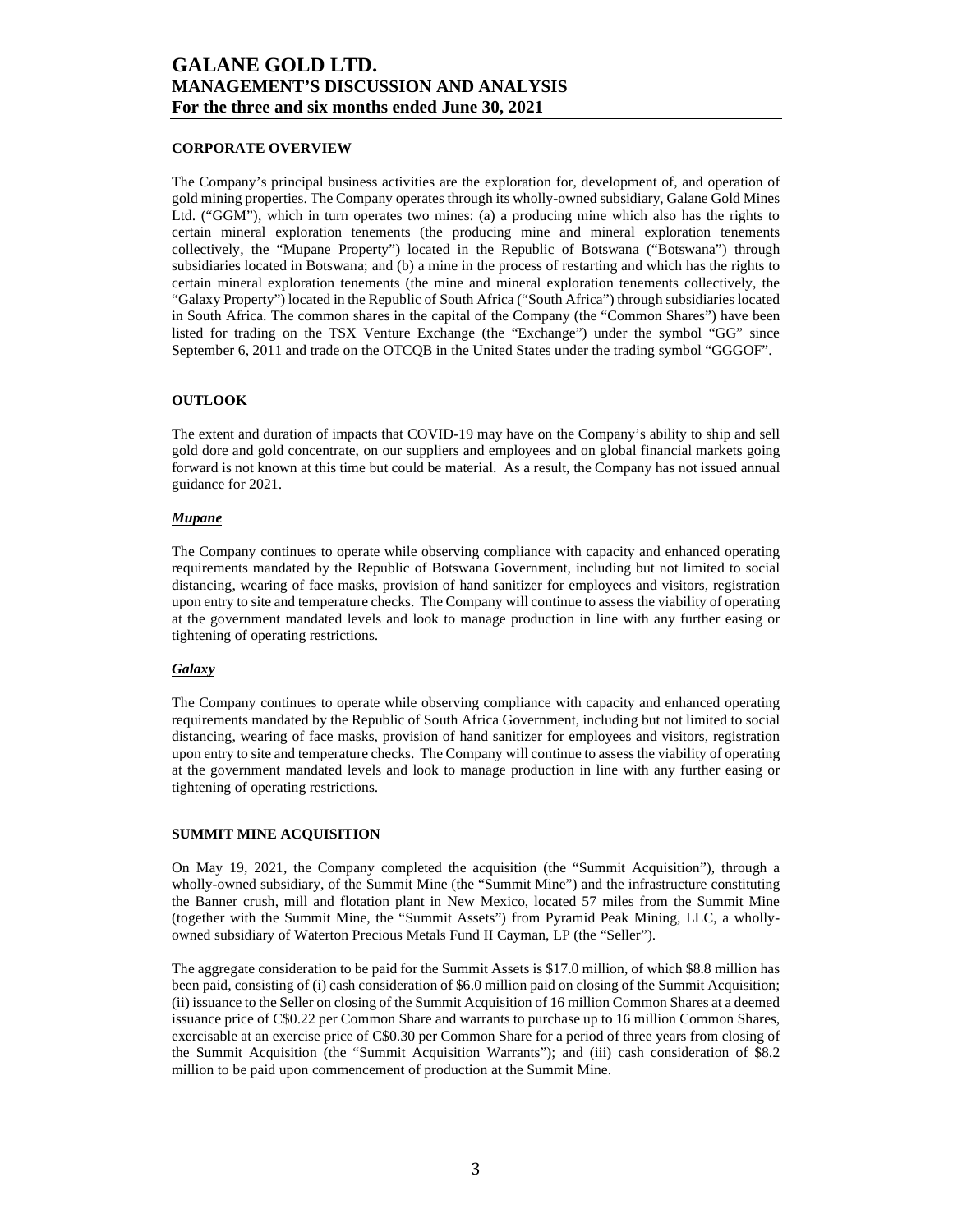In connection with the Summit Acquisition, the Company also completed a private placement (the "2021 Private Placement") of 44,028,700 subscription receipts of the Company ("Subscription Receipts") at a price of C\$0.22 per Subscription Receipt for aggregate proceeds of C\$9,686,314. Canaccord Genuity Corp. acted as lead agent in connection with the 2021 Private Placement, on behalf of a syndicate of agents, including Research Capital Corporation (collectively, the "Agents").

On closing of the Summit Acquisition, each Subscription Receipt holder received one Common Share and one common share purchase warrant of the Company (the "2021 Warrant"). Each 2021 Warrant entitles the holder thereof to purchase one Common Share at a price of C\$0.30, for a period of three years following the closing of the Summit Acquisition.

In connection with the 2021 Private Placement, the Agents received a cash commission of C\$670,692 and 3,048,602 broker warrants ("2021 Broker Warrants"). Each 2021 Broker Warrant entitles the holder thereof to purchase one Common Share at a price of C\$0.22, for a period of two years following the closing of the Summit Acquisition.

Following the closing of the Summit Acquisition, the Company is planning to proceed with development of a detailed plan for the re-commencement of mining at the Summit Mine and processing at the Banner crush, mill and floatation plant. In the near term, the Company expects to incur the holding cost of the assets, currently estimated at \$0.1 million per annum, with this cost impacting both the Statement of Earnings and Statement of Cash Flows of the Company.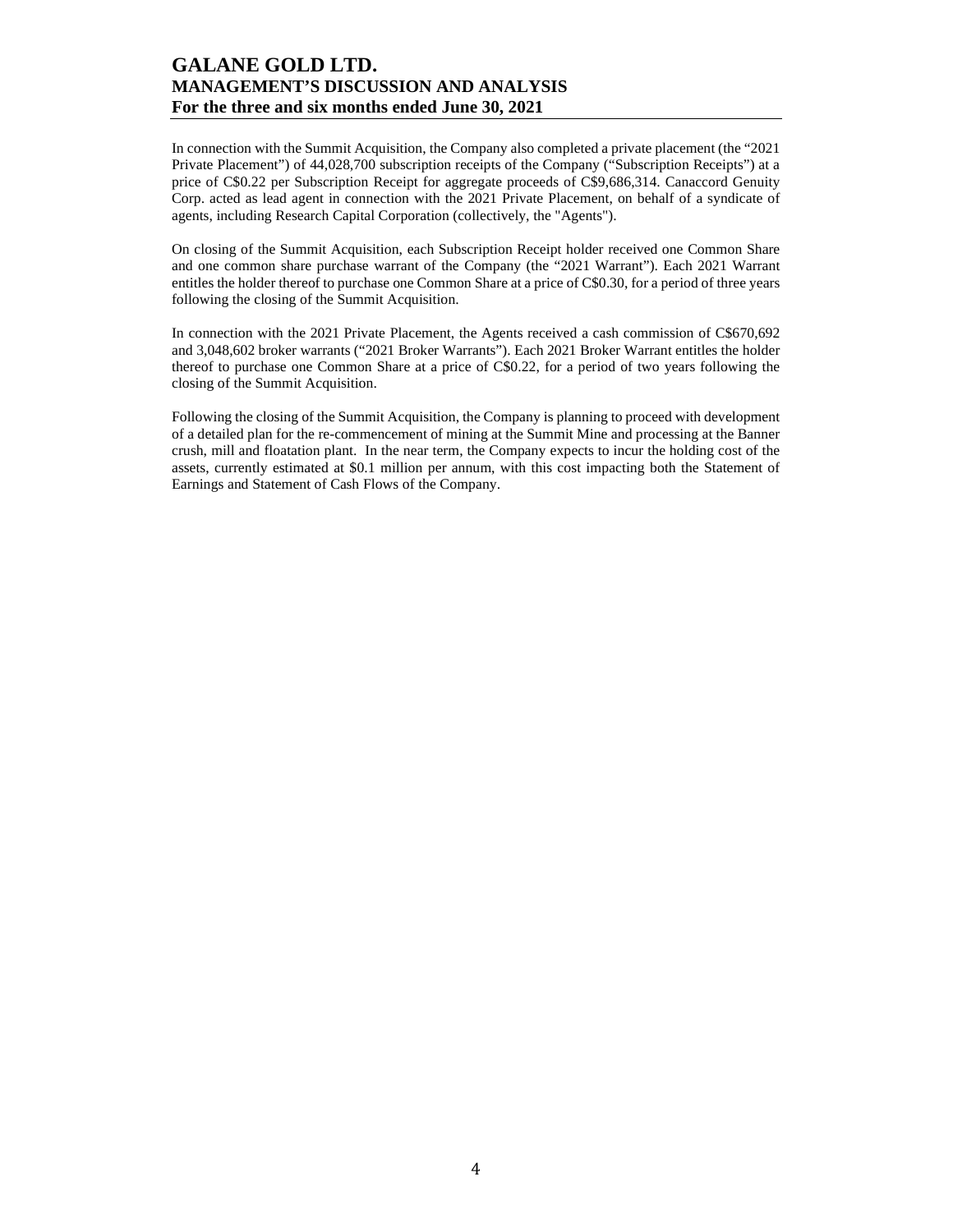### **DISCUSSION OF OPERATIONS**

#### *For the three and six months ended June 30, 2021*

The following is an analysis of the Company's operating results for the three months ended June 30, 2021 ("Q2 2021") and the six months ended June 30, 2021 ("YTD 2021").

#### *Operating activity:*

Commentary regarding the Company's operating activity during Q2 2021 and YTD 2021:

#### *Mining*

The following table sets forth certain key mining statistics for the Mupane Property:

|                                |               |                | 2021    |              |          |                | 2020           |                          |              |
|--------------------------------|---------------|----------------|---------|--------------|----------|----------------|----------------|--------------------------|--------------|
|                                |               | Q <sub>2</sub> | Q1      | <b>Total</b> | Q4       | Q <sub>3</sub> | Q <sub>2</sub> | Q1                       | <b>Total</b> |
|                                | Ore (t)       | 42,672         | 48,207  | 90,879       | 64,309   | 70,837         | 59,532         | 67,368                   | 262,046      |
| Mupane (Tau)                   | Grade $(g/t)$ | 1.79           | 1.89    | 1.85         | 2.05     | 2.31           | 2.58           | 2.64                     | 2.39         |
|                                | Waste (t)     | 7,328          | 9,578   | 16,906       | 5,822    | 10,016         | 6,464          | 16,482                   | 38,784       |
|                                | Ore (t)       | 70,511         | 40,043  | 110,554      | 15,365   | 21,485         | 4,283          | 4,012                    | 45,145       |
| Dinokwe                        | Grade $(g/t)$ | 1.56           | 1.78    | 1.64         | 1.79     | 1.88           | 1.67           | 1.37                     | 1.78         |
|                                | Waste (t)     | 158,937        | 251,743 | 410,680      | 230, 174 | 509,357        | 241,524        | 106,870                  | 1,087,925    |
|                                | Ore $(t)$     | 18,589         | 3,652   | 22,241       | 32,182   | 20,210         |                | $\overline{\phantom{a}}$ | 52,392       |
| Golden Eagle                   | Grade $(g/t)$ | 1.50           | 1.93    | 1.57         | 2.36     | 2.64           |                | ٠                        | 2.46         |
|                                | Waste (t)     | 130,953        | 10,979  | 141,932      | 8,162    | 4,852          | -              | -                        | 13,014       |
| Low Grade Stockpiles           | Ore $(t)$     | 18,791         | 46,174  | 64,965       |          | ٠              | 12,105         | 1,527                    | 13,632       |
|                                | Grade $(g/t)$ | 0.76           | 0.65    | 0.68         |          | ٠              | 1.44           | 1.28                     | 1.42         |
| Monarch Slimes Dump /          | Ore $(t)$     | 21,793         | 34,917  | 56,710       | 39,687   | 85,512         | 83,605         | 69,465                   | 278,269      |
| <b>Historic Tailings Dumps</b> | Grade (g/t)   | 0.70           | 0.89    | 0.82         | 0.66     | 0.73           | 0.78           | 1.26                     | 0.87         |

The Company continued to mine from the Tau deposit at the Mupane Property and the Dinokwe open cut during Q2 2021, while continuing to develop mining at the Golden Eagle property from both open cut and underground sources. The mining was supplemented with the continued reclamation of sands from historic tailings dumps and low grade ore from stockpiles located in close proximity to the Mupane property:

- Tau In Q2 2021, the Company continued mining in the main reef of the ore body with 42,672 tonnes at 1.79 g/t being mined (three months ended June 30, 2020 ("O2 2020") – 59,532 tonnes at 2.58  $g(t)$ . The tonnes and grade for Q2 2021 were lower than Q2 2020 with mining activity during the quarter impacted by employee absences due to COVID-19, issues with the main incoming transformer, and production complications due to poor contractor performance. For YTD 2021, 90,879 tonnes at 1.85 g/t were mined compared to 126,900 tonnes at 2.61 g/t for the six months ended June 30, 2020 ("YTD 2020"). The tonnes and grade for YTD 2021 have been impacted by flooding of lower levels of the mine following substantial rainfall during Q1 2021, the increasing mine depth at Tau, employee absences due to COVID-19, issues with the main incoming transformer, and production complications due to poor contractor performance.
- Dinokwe For Q2 2021 the Company mined 158,937 tonnes of waste, and 70,511 tonnes of ore at a grade of 1.56 g/t (Q2 2020 – 241,524 tonnes of waste and 4,283 tonnes of ore at a grade of 1.67 g/t). The increase in ore mined for  $Q2$  2021 is due to mining in the main ore body, compared to Q2 2020 when the Dinokwe mine was only commencing development as an open cut ore body. For YTD 2021, the Company mined 410,680 tonnes of waste, and 110,554 tonnes of ore at a grade of 1.64 g/t (YTD 2020 – 348,394 tonnes of waste and 8,295 tonnes of ore at a grade of 1.52 g//t). The increase in ore mined for YTD 2021 is due to mining in the main ore body, compared to YTD 2020 when the Dinokwe mine was only commencing development as an open cut ore body.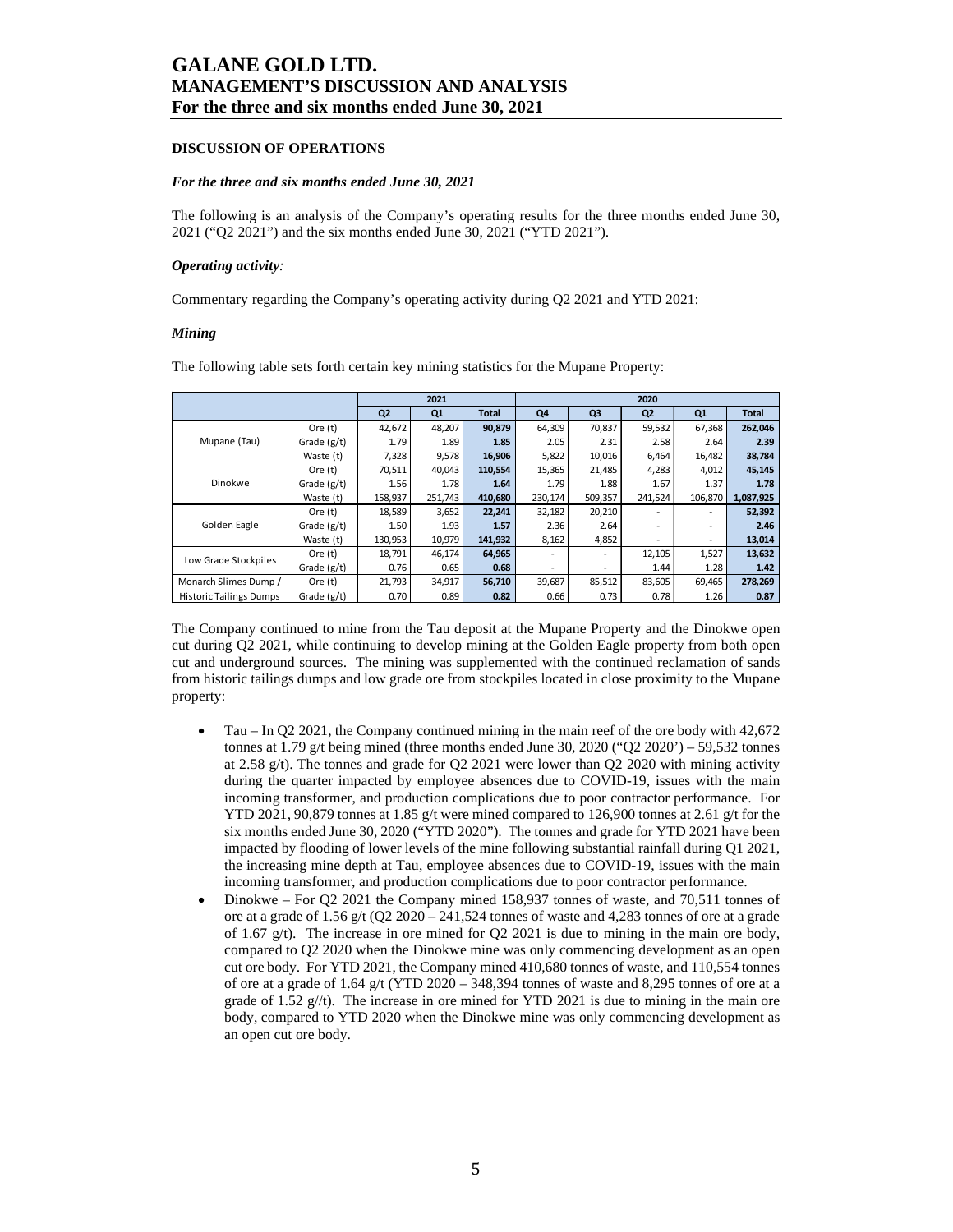- Golden Eagle During Q2 2021, the Company mined 18,589 tonnes of ore at an average grade of 1.50 g/t., primarily from the Kite open pit. There was no mining activity at Golden Eagle during Q2 2020. For the YTD 2021 the Company mined 22,241 tonnes of ore at an average grade of 1.57 g/t, with the majority of the ore coming from the Kite open pit. There was no mining activity at Golden Eagle during YTD 2020.
- Monarch/Historic Tailings In Q2 2021, the Company transported 21,793 tonnes of historic tailings at an average grade of 0.70 g/t,  $(Q2 2020 - 83,605)$  tonnes of Monarch slimes at 0.78 g/t). The hauling of historic tailings for Q2 2021 were lower than hauling from the Monarch sands in Q2 2020 due to restricted access to the historic tailings as compared to the Monarch sands. For YTD 2021 the Company transported 56,710 tonnes of historic tailings at an average grade of 0.82 g/t, (YTD 2020 – 153,070 tonnes of Monarch slimes at 1.00 g/t), with hauling of historic tailings for YTD 2021 lower due to restricted access to the historic tailings as compared to the Monarch sands.

In addition, the Company is currently processing ore from its previously mined low-grade stockpiles, which are located next to the Golden Eagle mine, Signal Hill and Molomolo. In Q2 2021, the Company reclaimed 18,791 tonnes of low-grade ore stockpiles at an average grade of  $0.76$  g/t (Q2 2020 – 12,105 tonnes at 1.44 g/t) with trucks previously used to haul Monarch slimes having been reassigned to lowgrade stockpile reclamation. For YTD 2021, the Company reclaimed 65,375 tonnes at an average grade of 0.68 g/t (YTD 2020 – 13,632 tonnes at 1.47 g/t).

#### *Processing*

The following table sets forth certain key processing statistics at the Mupane Property:

|                 |     | 2021           |                | 2020         |         |         |         |                |              |  |
|-----------------|-----|----------------|----------------|--------------|---------|---------|---------|----------------|--------------|--|
|                 |     | Q <sub>2</sub> | Q <sub>1</sub> | <b>Total</b> | Q4      | Q3      | Q2      | Q <sub>1</sub> | <b>Total</b> |  |
| Ore milled      |     | 166,161        | 170.780        | 336,941      | 166.087 | 194,906 | 157.644 | 144.853        | 663,490      |  |
| Head grade      | g/t | 1.45           | 1.31           | 1.38         | 1.77    | 1.63    | 1.52    | 2.08           | 1.74         |  |
| Recovery        | %   | 77.4%          | 77.6%          | 77.5%        | 75.4%   | 75.6%   | 74.0%   | 70.4%          | 73.8%        |  |
| Gold production | ΟZ  | 5,990          | 5,600          | 11,590       | 7,122   | 7,738   | 5,691   | 6,818          | 27,369       |  |

Gold production in Q2 2021 was 5,990 ounces compared to 5,691 ounces in Q2 2020. The ore milled for Q2 2021 was 166kt (Q2 2020 – 158kt). The grade in Q2 2021 of 1.45 g/t was below the grade for Q2 2020 of 1.52 g/t and was reflective of the feedstock available, with the feed primarily impacted by the lower Tau ore grades due to the areas being mined. The recovery for Q2 2021 of 77.4% was above the recovery for Q2 2020 of 74.0%. The increased recovery was reflective of the increased proportion of hard rock feed of the ore processed for Q2 2021.

Gold production for YTD 2021 was 11,590 ounces compared to 12,509 ounces for YTD 2020. The ore milled for YTD 2021 was 337kt (YTD 2020 – 302kt). The grade for YTD 2021 of 1.38  $g/t$  was below the grade for YTD 2020 of 1.78 g/t and was reflective of the feedstock available, with the feed primarily impacted by the lower Tau ore grades due to the areas being mined. The recovery for YTD 2021 of 77.5% was above the recovery for Q2 2020 of 72.2%. The increased recovery was reflective of the increased proportion of hard rock feed of the ore processed for YTD 2021.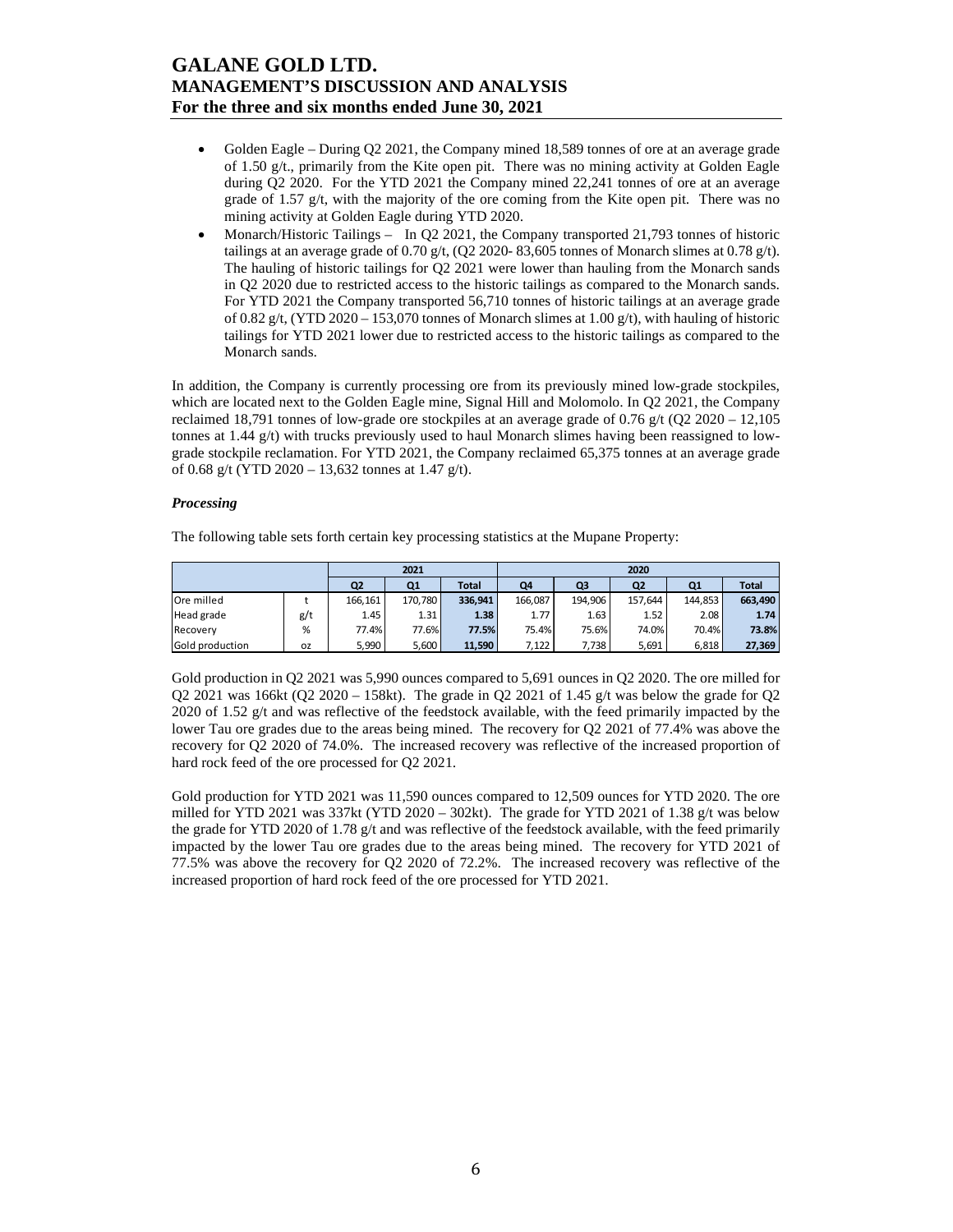#### *Revenue and earnings from mining operations*

The table below outlines the revenue and earnings from mining operations on a total dollar basis, and on a per ounce of gold sold basis:

|                                                                   | O <sub>2</sub> 2021 |        | Q1 2021      | <b>YTD 2021</b> |        |  |
|-------------------------------------------------------------------|---------------------|--------|--------------|-----------------|--------|--|
| Revenue (000)                                                     | \$                  | 10,455 | \$<br>10,070 | \$              | 20,525 |  |
| Gold sold (oz.)                                                   |                     | 5,851  | 5,685        |                 | 11,536 |  |
| Earnings (Loss) from<br>mining operations<br>(000)                | \$                  | 1,484  | \$<br>891    | \$              | 2,375  |  |
| Operating cash cost<br>excluding royalties<br>$(\frac{6}{2})$ (s) | \$                  | 1,351  | \$<br>1,391  | \$              | 1,370  |  |

|                                                                | O <sub>2</sub> 2020 |        | O1 2020     | <b>YTD 2020</b> |        |  |
|----------------------------------------------------------------|---------------------|--------|-------------|-----------------|--------|--|
| Revenue (000)                                                  | \$                  | 10,375 | \$<br>9,474 | \$              | 19,849 |  |
| Gold sold (oz.)                                                |                     | 6,046  | 6,105       |                 | 12,151 |  |
| Earnings (Loss) from<br>mining operations<br>(000)             | \$                  | 1,980  | \$<br>871   | \$              | 2,851  |  |
| Operating cash cost<br>excluding royalties<br>$(\$/oz.)^{(1)}$ | \$                  | 1,065  | \$<br>1,037 | \$              | 1,050  |  |

Note:

(1) Operating cash cost excluding royalties per ounce is a non-GAAP measure. See "Supplemental Information to Management's Discussion and Analysis".

In Q2 2021, the Company generated \$10.5 million in revenue from the sale of 5,851 ounces of gold plus incidental silver at an average combined price of \$1,787 per ounce and earnings from mining operations of \$1.5 million. This compares to \$10.4 million in revenue from the sale of 6,046 ounces of gold plus incidental silver at an average combined price of \$1,716 per ounce and earnings from mining operations of \$2.0 million in Q2 2020.

The reason for the change in earnings from mining operations from Q2 2021 to Q2 2020 is a result of several factors:

- Gold sales for Q2 2021 were 195 ounces less than in Q2 2020. The impact of the decreased ounces sold was offset by an increase in the average gold price achieved of \$71 per ounce, resulting in an overall revenue increase of \$0.1 million compared to Q2 2020.
- Mining costs in Q2 2021 were \$3.5 million compared to \$2.4 million in Q2 2020. The increase in mining costs is due to an increase in tonnes mined for the quarter with 172kt mined in Q2 2021, compared to 160kt for Q2 2020. More specifically for Q2 2021 there were 131kt tonnes mined, excluding reclaimed ore sources, compared to 64kt tonnes, excluding reclaimed ore sources, for Q2 2020.
- Processing costs in Q2 2021 were \$4.2 million compared with \$3.7 million in Q2 2020. The actual tonnes milled increased from 157,644 tonnes in Q2 2020 to 166,161 tonnes in Q2 2021, however costs increased disproportionately with the increased hard rock feed affecting reagent and grinding media consumption.
- General and administration costs in Q2 2021 were \$0.8 million compared to \$0.7 million in Q2 2020.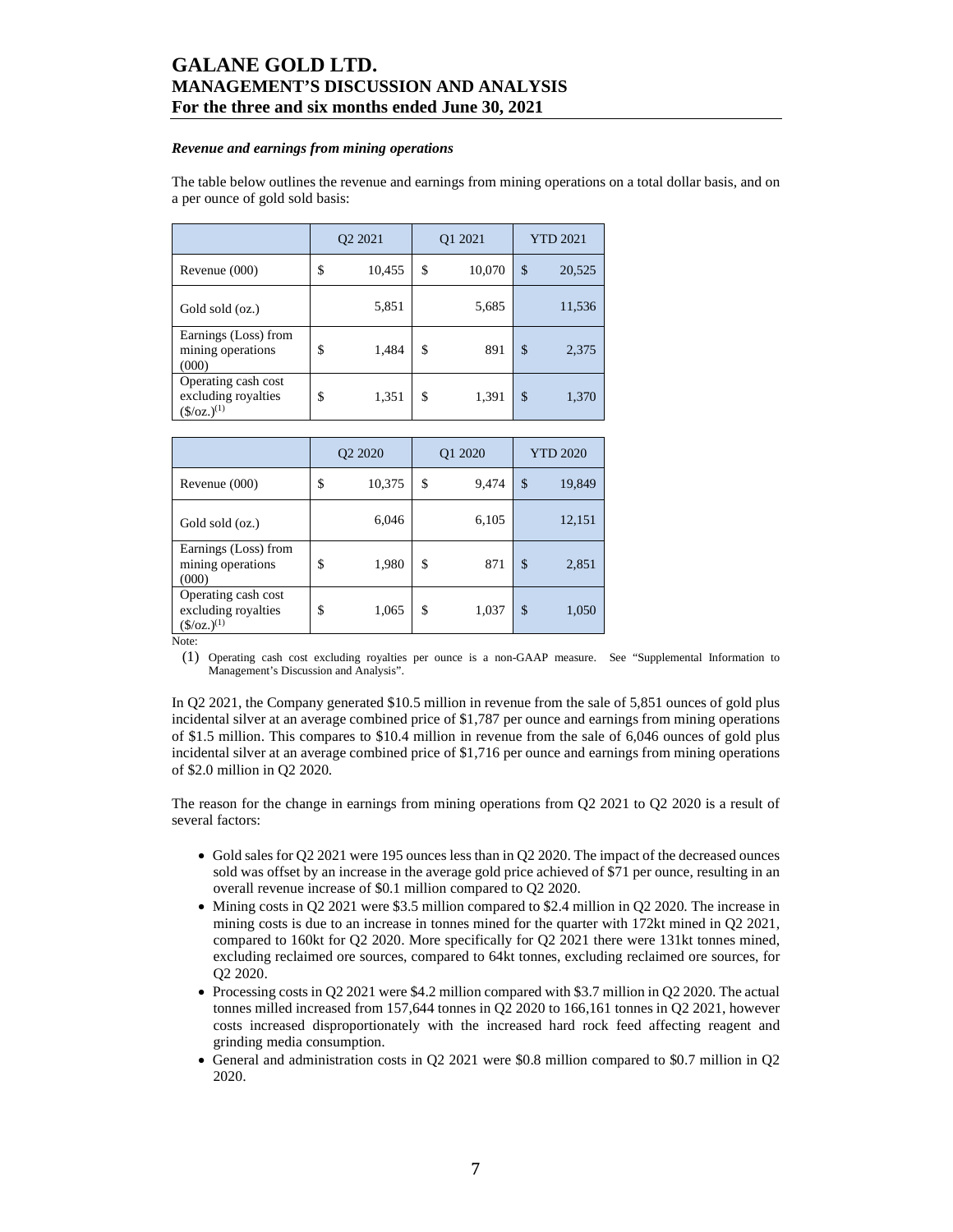Depreciation and amortization expense was \$0.5 million in Q2 2021 compared to \$1.5 million in Q2 2020. The amortization for Q2 2021 was impacted by a \$1.0 million decrease in Tau amortization.

As a result of the above factors the operating cash cost per ounce excluding royalties in Q2 2021 was \$1,351 compared to \$1,065 per ounce in Q2 2020.

YTD 2021, the Company generated \$20.5 million in revenue from the sale of 11,536 ounces of gold plus incidental silver at an average combined price of \$1,779 per ounce and earnings from mining operations of \$2.4 million. This compares to \$19.8 million in revenue from the sale of 12,151 ounces of gold plus incidental silver at an average combined price of \$1,634 per ounce and earnings from mining operations of \$2.9 million for YTD 2020.

The reason for the change in earnings from mining operations from YTD 2021 to YTD 2020 is a result of several factors:

- Gold sales for YTD 2021 were 615 ounces less than in YTD 2020. The impact of the decreased ounces sold was offset by an increase in the average gold price achieved of \$145 per ounce, resulting in an overall revenue increase of \$0.7 million compared to YTD 2020.
- Mining costs YTD 2021 were \$7.0 million compared to \$5.4 million for YTD 2020. The increase in mining costs is due to an increase in tonnes mined, with 345kt mined YTD 2021, compared to 302kt for YTD 2020. More specifically for YTD 2021 there were 224kt tonnes mined, excluding reclaimed ore sources, compared to 135kt tonnes, excluding reclaimed ore sources, for YTD 2020.
- Processing costs for YTD 2021 were \$8.1 million compared with \$7.1 million for YTD 2020. The actual tonnes milled increased from 302,497 tonnes for YTD 2020 to 336,941 tonnes for YTD 2021 however costs increased disproportionately with the increased hard rock feed affecting reagent and grinding media consumption.
- General and administration costs for YTD 2021 were \$1.6 million, consistent with YTD 2020 spend of \$1.6 million.
- Depreciation and amortization expense was \$1.4 million for YTD 2021 compared to \$2.9 million for YTD 2020. The amortization for YTD 2021 was impacted by a \$1.8 million decrease in Tau amortization and a \$0.1 million decrease in Monarch preproduction amortization, offset by an increase in Dinokwe pre-stripping amortization of \$0.5 million. Depreciation on property, plant and equipment decreased by \$0.1 million for the YTD 2021.

As a result of the above factors the operating cash cost per ounce excluding royalties for YTD 2021 was \$1,370 compared to \$1,050 per ounce for YTD 2020.

### *Results*

The Company's earnings (loss) comprised of:

|                                                             | O <sub>2</sub> 2021 | <b>YTD 2021</b> | O <sub>2</sub> 2020 | <b>YTD 2020</b>            |  |
|-------------------------------------------------------------|---------------------|-----------------|---------------------|----------------------------|--|
| mining<br>Earnings<br>$(\text{loss})$<br>from<br>operations | \$<br>1,484,410     | \$<br>2,374,970 | \$<br>1,980,054     | $\mathcal{S}$<br>2,850,755 |  |
| Corporate general and                                       |                     |                 |                     |                            |  |
| administrative costs                                        | (702, 509)          | (1,475,566)     | (432, 207)          | (928, 710)                 |  |
| Stock-based compensation                                    | (12,529)            | (25,058)        | (78,051)            | (136.938)                  |  |
| Foreign exchange gain (loss)                                | (212,041)           | (84, 113)       | 109,399             | 1,336,739                  |  |
| Interest on long term debt                                  | (199,791)           | (305, 334)      | (70, 440)           | (230, 444)                 |  |
| Galaxy on-going costs                                       | (408, 126)          | (793,500)       | (149, 632)          | (443, 243)                 |  |
| Other income (expenses)                                     | (25,799)            | (50, 386)       | (32,007)            | (67, 786)                  |  |
| Other financing income (costs)                              | 409,340             | 323,049         | (1,717,870)         | (1,111,551)                |  |
|                                                             |                     |                 |                     |                            |  |
| Net earnings (loss) for the period                          | \$<br>332,955       | \$<br>(35,938)  | \$<br>(390,754)     | \$<br>1,268,822            |  |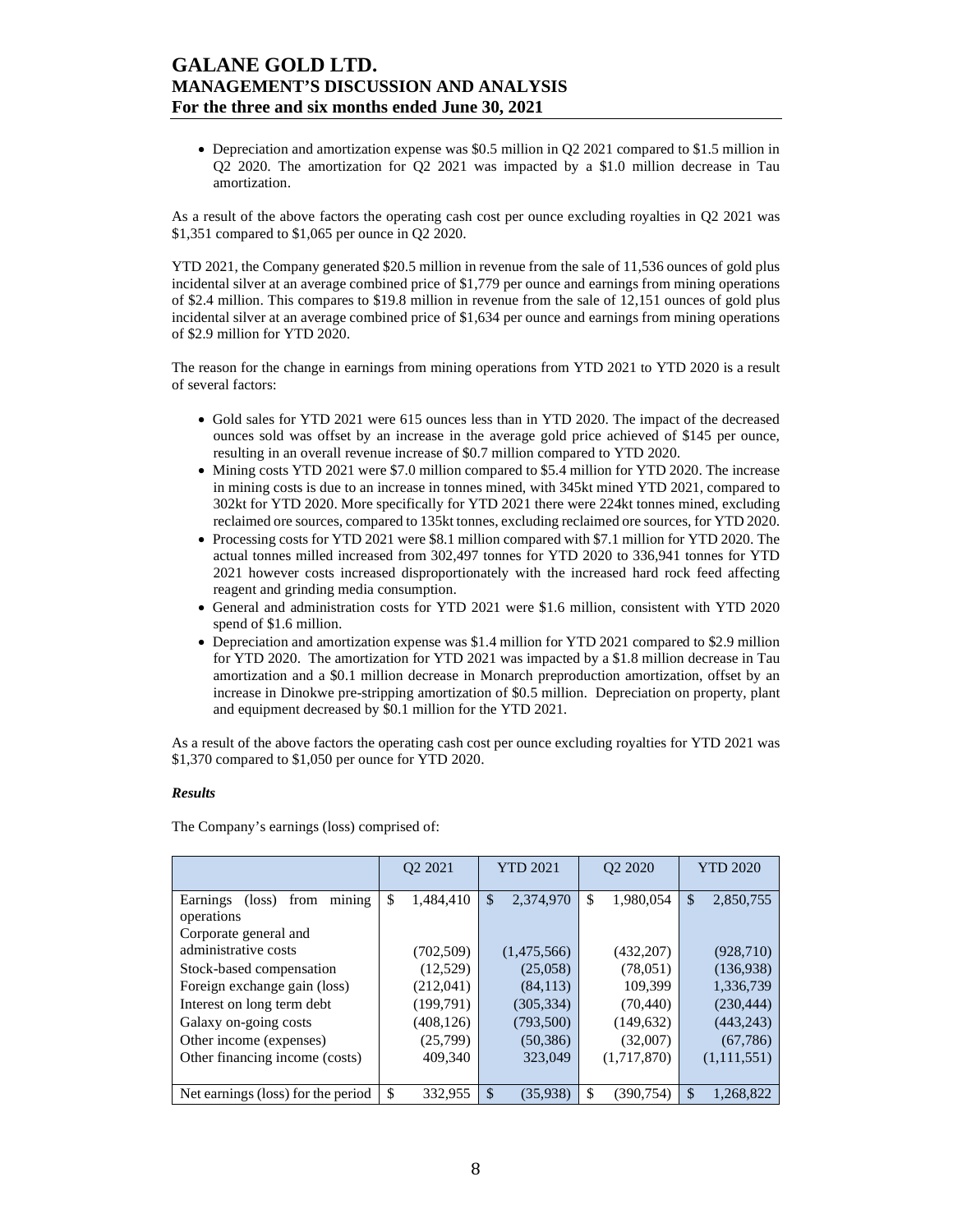Other financing costs decreased by \$2.1 million for Q2 2021, with a \$2.8 million decrease in warrant revaluations, offset by \$0.7 million in financing costs related to the 2021 Private Placement (see "Summit Mine Acquisition"). For YTD 2021 there was an increase of \$1.4 million, with a \$2.8 million decrease in warrant revaluations, offset by \$0.7 million in financing costs related to the 2021 Private Placement.

Corporate general and administrative costs increased by \$0.3 million for Q2 2021, with professional fees relating to business development increasing by \$0.1 million and management fees increasing by \$0.3 million with resumption of bonus accrual in the current year, and Q2 2020 affected by the reversal of prior year bonus accruals. Corporate general and administrative costs increased by \$0.5 million for YTD 2021, with professional fees relating to business development increasing \$0.1 million, and management fees increasing by \$0.4 million with the resumption of a bonus accrual for the current year.

|                    | Q <sub>2</sub> 20 <sub>21</sub> |         | <b>YTD 2021</b> |   | Q2 2020 | <b>YTD 2020</b> |         |  |
|--------------------|---------------------------------|---------|-----------------|---|---------|-----------------|---------|--|
| Professional fees  | \$                              | 165,526 | \$<br>497,916   | S | 236,578 | <sup>\$</sup>   | 346,858 |  |
| Management fees to |                                 |         |                 |   |         |                 |         |  |
| officers           |                                 | 307,567 | 605,792         |   | 41,623  |                 | 211,489 |  |
| Investor relations |                                 | 50,387  | 98,017          |   | 32,700  |                 | 79,253  |  |
| Corporate general  |                                 |         |                 |   |         |                 |         |  |
| and administration |                                 | 179,029 | 273,841         |   | 121,306 |                 | 291,110 |  |
|                    |                                 | 702,509 | \$<br>1,475,566 |   | 432,207 |                 | 928,710 |  |

Corporate general and administration costs are comprised of the following: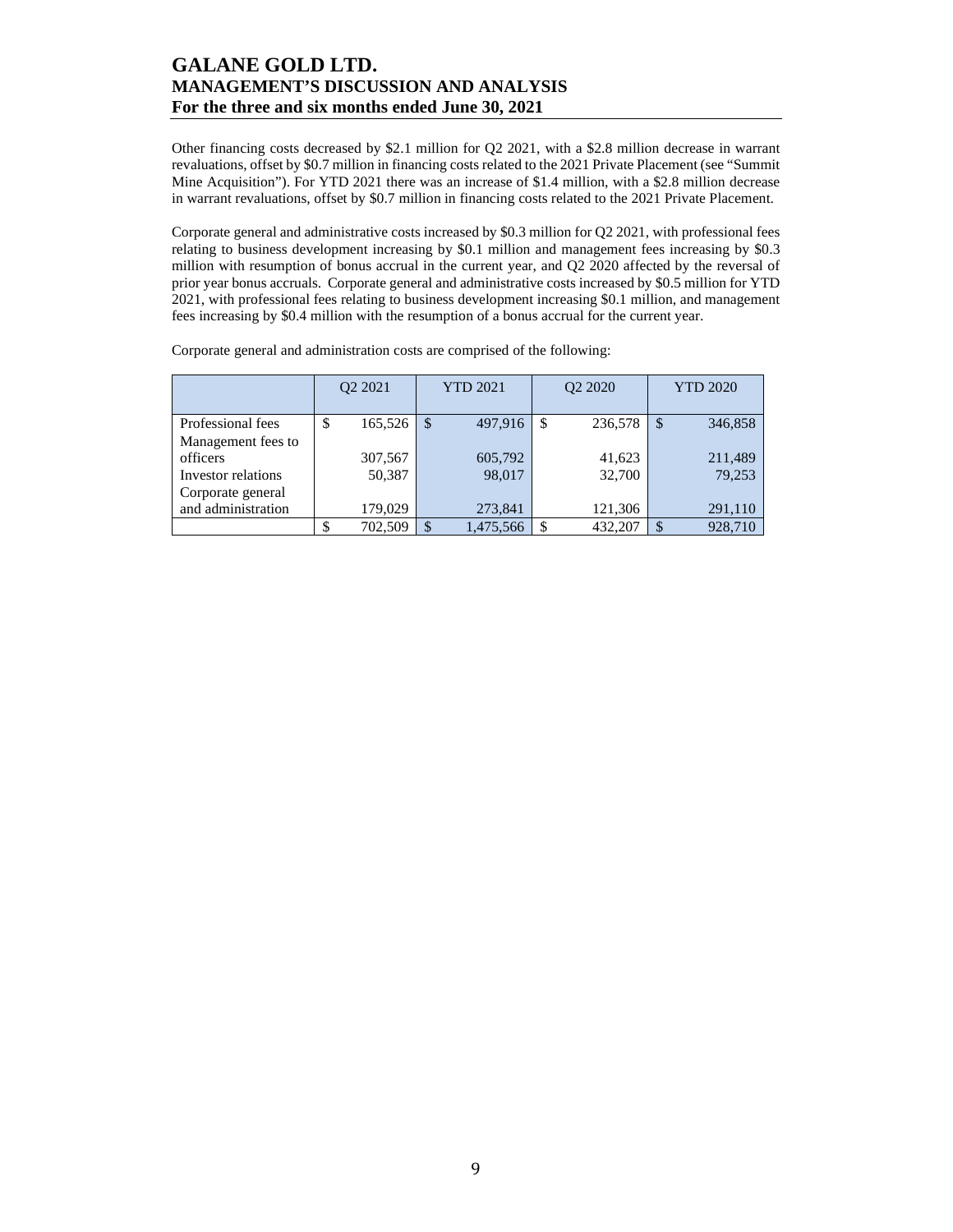## **SUMMARY OF FINANCIAL POSITION**

## Selected Consolidated Statement of Financial Position Data:

|                            | June 30.     | March 31,      | December 31.   | September 30, |
|----------------------------|--------------|----------------|----------------|---------------|
|                            | 2021<br>\$   | 2021<br>\$     | 2020<br>\$     | 2020<br>S     |
|                            |              |                |                |               |
| Total current assets       | 10,033,315   | 9,408,535      | 11,560,086     | 12,296,919    |
| Total current liabilities  | 23,127,606   | 24,035,650     | 23,996,806     | 21.404.293    |
| Working capital deficit    | (13,094,291) | (14, 627, 115) | (12, 436, 720) | (9,107,374)   |
| Non-current assets         | 56,276,476   | 44,285,857     | 42,586,905     | 39,535,357    |
| Non-current liabilities    | 10,733,544   | 6,200,674      | 6,335,755      | 10,638,000    |
| Total shareholders' equity | 32,448,641   | 23,458,068     | 23,814,430     | 19,789,983    |

|                            | June 30,<br>2020<br>\$ | March 31,<br>2020<br>\$ | December 31.<br>2019<br>\$ | September 30,<br>2019<br>S |
|----------------------------|------------------------|-------------------------|----------------------------|----------------------------|
| Total current assets       | 10,107,858             | 7,766,249               | 9,345,569                  | 9,304,363                  |
| Total current liabilities  | 23, 274, 143           | 21,098,020              | 23,663,805                 | 15,789,107                 |
| Working capital deficit    | (13, 166, 285)         | (13, 331, 771)          | (14,318,236)               | (6,484,744)                |
| Mining assets              | 38,355,067             | 38.867.449              | 38.912.824                 | 39,784,421                 |
| Non-current liabilities    | 10,864,398             | 10.898.590              | 11.675.964                 | 19,790,681                 |
| Total shareholders' equity | 14.324.384             | 14.637.088              | 12.918.624                 | 13.508.996                 |

As at the end of Q2 2021, there was a working capital deficiency of \$13.1 million, a decrease of \$1.5 million from the end of Q1 2021. The decrease in working capital deficiency was mainly due to the following movements in total current liabilities and cash balance:

- A cash balance decrease of \$0.1 million.
- Trade and other receivables increased by \$0.8 million to \$2.7 million. Trade receivables increased by \$0.3 million, taxes recoverable increased by \$0.5 million, as the Company has experienced delays in receiving VAT refunds, however the majority of the due balance was received in July.
- Inventories remained consistent with a balance of \$4.5 million.
- Accounts payable and accrued liabilities increased by \$1.3 million with trade payables increasing \$1.1 million, with a \$0.6 million increase at Mupane, \$0.1 million increase at Galaxy and \$0.4 million increase at Galane. Accrued liabilities increased by \$0.2 million with the resumption of a bonus accrual in the current year.
- A decrease of \$2.2 million in interest bearing loans and borrowings, with a decrease of \$1.6 million in debentures with the conversion to Common Shares, a decrease of \$0.6 million for the Barak loan facility and a \$0.1 million decrease in lease liabilities, offset by an increase of \$0.1 million in deferred mining royalties.

As at the end of Q2 2021, non-current liabilities increased by \$4.5 million. There was an increase of \$4.5 million for the warrant liability related to the warrants issued in the 2021 Private Placement and Summit Acquisition and \$0.2 million in the rehabilitation provision, offset by a \$0.1 million decrease in lease liabilities.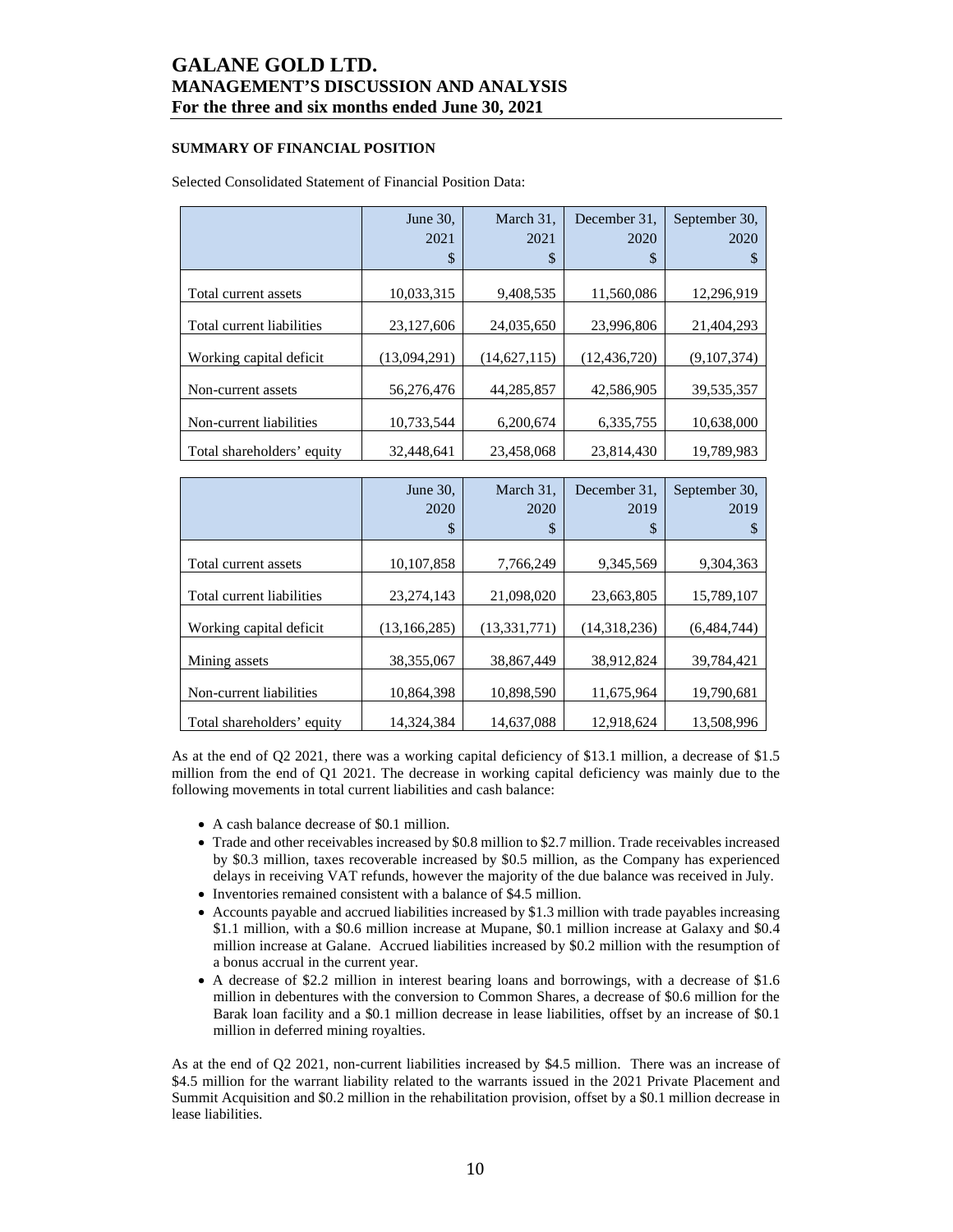Total shareholders' equity for YTD 2021 increased by \$9.0 million primarily due to equity raise of \$8.6 million and earnings for the quarter of \$0.3 million.

As at the end of Q2 2021, there was a working capital deficiency of \$13.1 million, an increase of \$0.7 million from the year ended December 31, 2020. The increase in working capital deficiency was mainly due to the following movements in total current liabilities and cash balance:

- A cash balance decrease of \$2.2 million.
- Trade and other receivables increased by \$0.7 million to \$2.7 million. Trade receivables increased by \$0.1 million, taxes recoverable increased by \$0.4 million, as the Company has experienced delays in receiving VAT refunds, however the majority of the due balance was received in July, and a \$0.2 million increase in prepaid expenses.
- A decrease of \$0.1 million for inventories, with an increase of \$0.2 million in gold in process offset by a decrease of \$0.3 million in stores inventory.
- Accounts payable and accrued liabilities increased by \$2.5 million with trade payables increasing \$2.2 million, with a \$1.2 million increase at Mupane, \$0.6 million increase at Galaxy and \$0.5 million increase at Galane. Accrued liabilities increased by \$0.3 million with the resumption of a bonus accrual in the current year.
- A decrease of \$3.3 million in interest bearing loans and borrowings, with a decrease of \$1.6 million in debentures with the conversion to Common Shares, a decrease of \$0.4 million in deferred royalties, a decrease of \$1.3 million for the Barak loan facility and a \$0.1 million decrease in lease liabilities, offset by an increase of \$0.1 million due to the reallocation of Barak royalty payable to current.

As at the end of Q2 2021, non-current liabilities increased by \$4.4 million. There was an increase of \$4.5 million for the warrant liability related to the warrants issued in the 2021 Private Placement and Summit Acquisition and \$0.2 million in the rehabilitation provision, offset by a \$0.2 million decrease in lease liabilities, and a \$0.1 million decrease in Barak royalty payable.

Total shareholders' equity for YTD 2021 increased by \$8.6 million primarily due to equity raise of \$8.6 million.

### **LIQUIDITY, CAPITAL RESOURCES AND GOING CONCERN**

The Company defines capital as consisting of shareholders' equity, being made up of issued capital stock, contributed surplus and deficit and long-term debt. The Company's objectives when managing capital are primarily to support the creation of shareholder value, but also to ensure that the Company is able to meet its financial obligations as they become due. The Company has not declared or paid any dividends on its Common Shares.

In order to fund the business activities intended in its current business plan, management expects that the Company's Mupane mining operations will continue to provide positive cash flow from its operations that is more than sufficient to support its corporate expenses, capital expenditure requirements and exploration activities, subject to the Going Concern commentary below related to the current uncertain impact of COVID-19 on the operating environment. As described above under "Summary of Financial Position", at June 30, 2021, the Company had a working capital deficiency of \$13.1 million and generated cash flows from operations of \$2.6 million for the period ended June 30, 2021.

The revenue of the Company is dependent upon the spot price of gold. At the current level of operating costs, the Company will continue to generate positive cash flow on an annual basis from operations even if there was a 10% reduction in the spot price of gold as at the date of this MD&A.

The Company's officers and senior management take full responsibility for managing the Company's capital and do so through monthly meetings and regular review of financial information. The Company's Board of Directors is responsible for overseeing this process.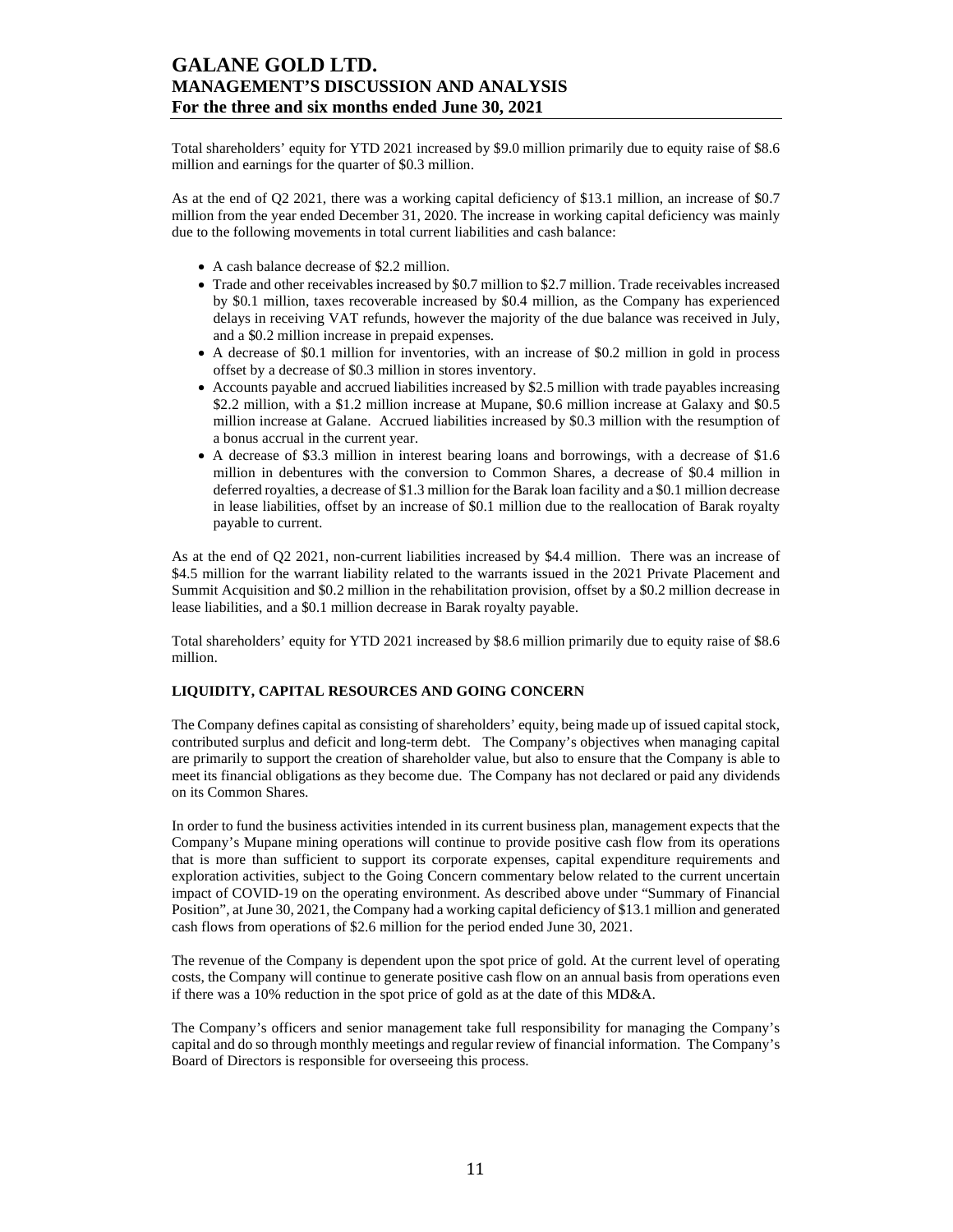### *Going Concern*

The Interim Financial Report was prepared using international financial reporting standards that are applicable to a going concern.

During the six months ended June 30, 2021, several measures continue to be in place in Botswana, South Africa and the rest of the world in response to the increased impact from COVID-19. The Company continues to operate while observing compliance with capacity and enhanced operating requirements as mandated by the Republic of Botswana Government and Republic of South Africa Government, including but not limited to social distancing, wearing of face masks, provision of hand sanitizer for employees and visitors, registration upon entry to site and temperature checks. While the impact of COVID-19 is expected to be temporary, the current circumstances are dynamic and the impacts on our business operations, including the duration and impact on our future production, cannot be reasonably estimated at this time and we anticipate this could have an adverse impact on the Company's financial position, results of operation and cash flows. The Company's liquidity and ability to continue as a going concern may also be impacted.

As at June 30, 2021, the Company had a working capital deficiency (current assets less current liabilities) of \$13.1 million compared to a deficiency of \$12.4 million at December 31, 2020.

The working capital deficiency includes deferred royalties of \$4.9 million now classified as a current liability. During 2020, the Company entered into discussions with the Government of Botswana to reschedule the repayment of the outstanding balance, however, with the current focus on the COVID-19 shutdown of non-essential services in the country, these discussions have not yet concluded.

The impact of the COVID-19 pandemic, and the Company's financial position, result in material uncertainties which may give rise to significant doubt as to the ability of the Company to continue as a going concern. Because of these uncertainties, there can be no assurance that the measures that management is taking to mitigate the Company's liquidity position and the impact of the COVID-19 pandemic will be successful.

The ongoing strength in gold prices and positive operating performance at the Mupane mine have resulted in earnings from mining operations of \$2.4 million for the six months ended June 30, 2021, compared to \$2.9 million for the same period in 2020, with cashflow from operations of \$2.6 million for the six months ended June 30, 2021, compared to \$4.5 million for the same period in 2020. The Company has no material commitments for capital expenditures at the Mupane or Galaxy mine as of June 30, 2021.

The current commodity price and exchange rate environment can be volatile, which may have an impact on the Company's cash flows. Despite the higher gold price currently being realized, the Company continues to review its near term operating plans and to take steps to reduce costs and maximize cash flow generated from operations.

The Interim Financial Report does not reflect adjustments to the carrying values of the assets and liabilities, the reported revenues and expenses, and the balance sheet classifications used, that would be necessary if the Company were unable to realize its assets and settle its liabilities as a going concern in the normal course of operations. Such adjustments could be material.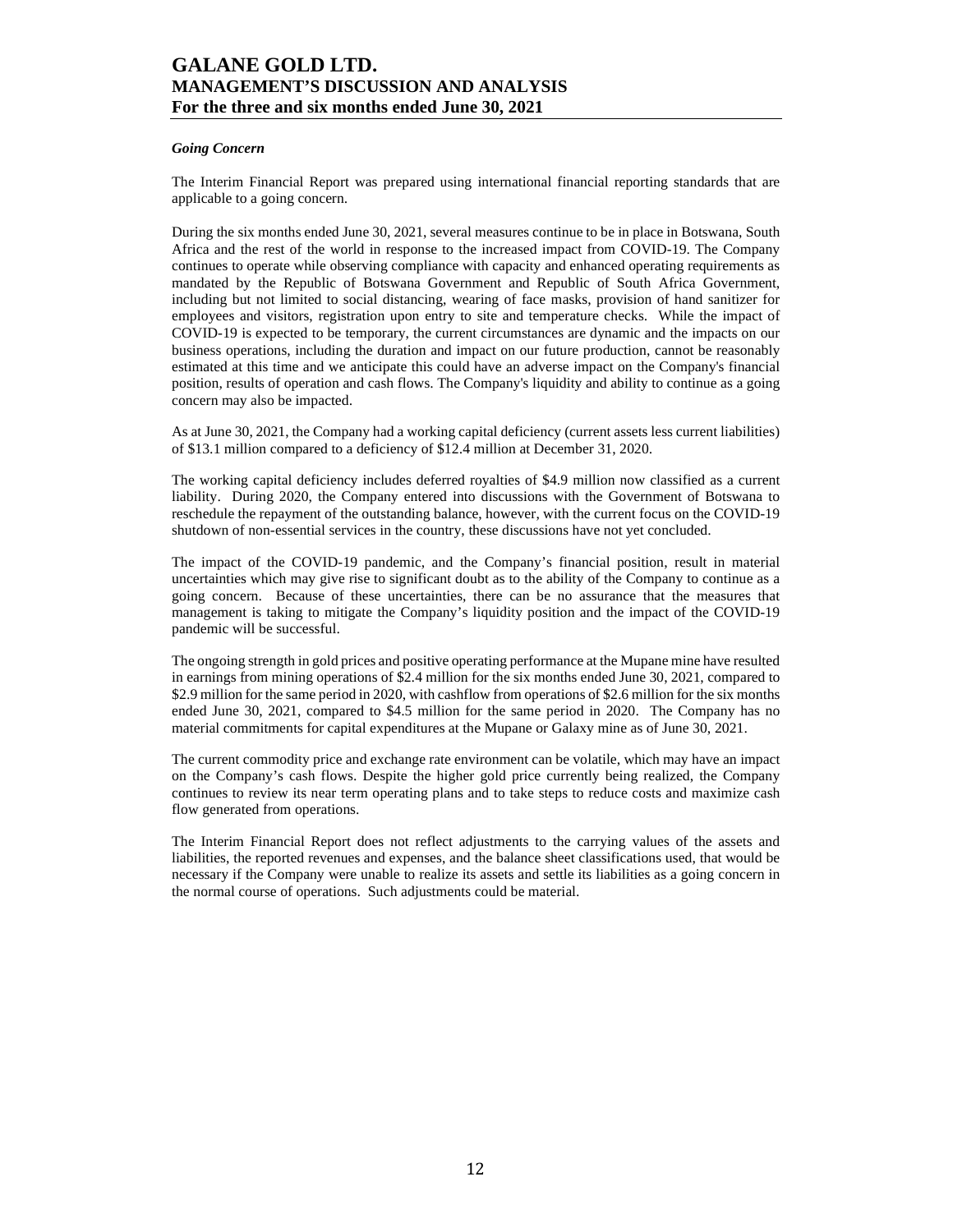## **SUMMARY OF QUARTERLY RESULTS**

The following table summarizes the Company's selected quarterly information for each of the eight most recently completed quarters:

|                                     |             |             | Three months ended |               |
|-------------------------------------|-------------|-------------|--------------------|---------------|
|                                     | June 30,    | March 31,   | December 31.       | September 30, |
|                                     | 2021        | 2021        | 2020               | 2020          |
|                                     | \$          | \$          | \$                 | S             |
| Revenue                             | 10,454,982  | 10,069,739  | 14,292,821         | 14,927,120    |
| Total mining costs                  | (8,970,572) | (9,179,180) | (9,494,611)        | (11,390,341)  |
| Non-mining expenses                 | (1,151,455) | (1,259,450) | (821, 267)         | (4,348,516)   |
| (Loss) earnings                     | 332,955     | (368, 891)  | 3,976,943          | (811,737)     |
| (Loss) earnings per share           |             |             |                    |               |
| Basic                               | 0.00        | (0.00)      | 0.02               | (0.00)        |
| Diluted                             | 0.00        | (0.00)      | 0.02               | (0.00)        |
| Total assets at end of quarter      | 66,309,791  | 53,694,392  | 54,146,991         | 51,832,276    |
| Total liabilities at end of quarter | 33,861,150  | 30,236,324  | 30,332,561         | 32,042,293    |
| Total equity at end of quarter      | 32,448,641  | 23,458,068  | 23,814,430         | 19,789,983    |

|                                     |             |             | Three months ended |               |  |
|-------------------------------------|-------------|-------------|--------------------|---------------|--|
|                                     | June 30,    | March 31,   | December 31.       | September 30, |  |
|                                     | 2020        | 2020        | 2019               | 2019          |  |
|                                     | \$          | \$          | S                  |               |  |
| Revenue                             | 10,375,274  | 9,473,565   | 9,038,969          | 12,462,310    |  |
| Total mining costs                  | (8,395,220) | (8,602,865) | (9,778,762)        | (10,888,260)  |  |
| Non-mining expenses                 | (2,370,808) | 788,876     | (1,482,536)        | (1,089,606)   |  |
| Earnings (loss)                     | (390, 754)  | 1,659,576   | (2,222,329)        | 484,444       |  |
| Earnings (loss) per share           |             |             |                    |               |  |
| Basic                               | (0.00)      | 0.01        | (0.01)             | 0.00          |  |
| Diluted                             | (0.00)      | 0.01        | (0.01)             | 0.00          |  |
| Total assets at end of quarter      | 48,462,925  | 46,633,698  | 48,258,393         | 49,088,784    |  |
| Total liabilities at end of quarter | 34,138,541  | 31,996,610  | 35,339,769         | 35,579,788    |  |
| Total equity at end of quarter      | 14,324,384  | 14,637,088  | 12,918,624         | 13,508,996    |  |

Note:

(1) Information for all periods is presented in accordance with IFRS applicable to interim financial reporting and in U.S. dollars.

### **FINANCIAL INSTRUMENTS**

The Company's financial instruments consist of cash, trade and other receivables, accounts payable and accrued liabilities, interest bearing loans and borrowing, and warrants denominated in foreign currencies. The fair value of the Company's trade and other receivables, and accounts payable and accrued liabilities approximate their carrying value. The Company's other financial instruments, specifically interest bearing loans and borrowings are recorded at amortized cost using the effective interest rate method.

Credit risk is the risk that one party to a financial instrument will cause a loss for the other party by failing to discharge an obligation. The Company is subject to normal industry credit risks. The credit risk related to the trade receivable is considered minimal as gold and gold concentrate is sold to creditworthy major banks and offtake partners and settled promptly, usually within the following month, and the other receivable balance consists of amounts outstanding on tax credits from governmental authorities, each of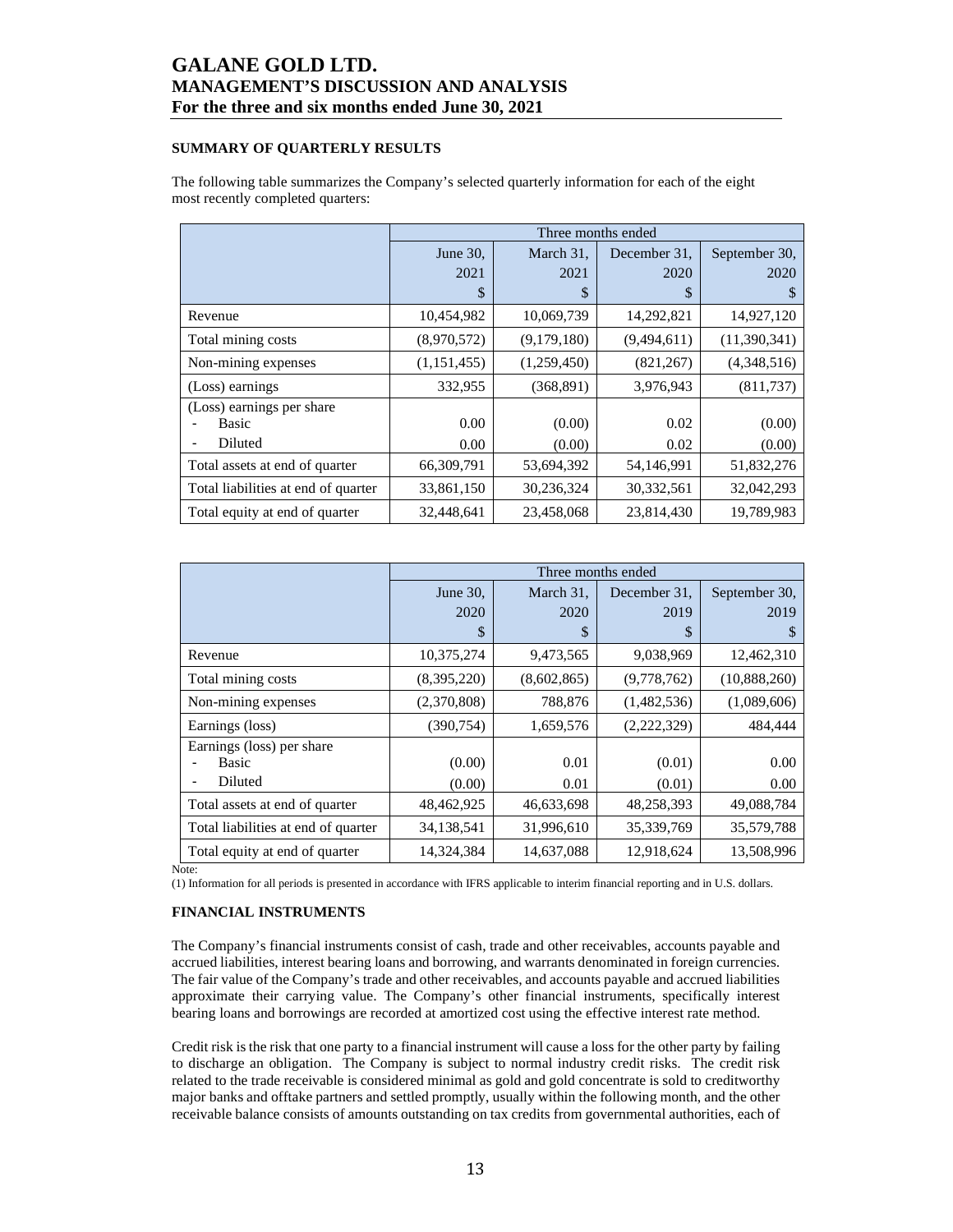which are expected to be paid in the near term at face value. Management believes that the Company's exposure to credit risk is minimal.

Liquidity risk is the risk that an entity will encounter difficulty in meeting obligations associated with financial liabilities. The Company's approach to managing liquidity risk is to try to ensure that it will have sufficient liquidity to meet liabilities when due. As at June 30, 2021, the Company had current assets of \$10,033,315 (December 31, 2020 - \$11,560,086) to settle current liabilities of \$23,127,606 (December 31, 2020 - \$23,996,806). See "Liquidity and Capital Resources" section for further commentary on the Company's liquidity risks.

Interest risk is the risk that the fair value of future cash flows will fluctuate as a result of changes in market risk.

Currency risk is the risk that the fair value or future cash flows of a financial instrument will fluctuate because of changes in foreign exchange rates. The Company's operations are in Botswana, South Africa and Canada and its presentation currency is U.S. dollars. The international nature of the Company's operations results in foreign exchange risk as transactions are denominated in foreign currencies, including the Botswana Pula, the South African Rand and Canadian Dollars. The operating results and the financial position of the Company are reported in U.S. dollars. The fluctuations of the operating currencies in relation to the U.S. dollar will, consequently, have an impact upon the reported results of the Company and may also affect the value of the Company's assets and liabilities. The Company monitors the volatility of foreign exchange rates and will hedge its currency risk if it determines that the need arises.

Market risk is the risk that the fair values of financial instruments or that the Company's future cash flows will fluctuate because of changes in market commodity rates. The Company's efforts are currently focused on the production of gold. As such, the Company's future cash flows and valuation of its mineral assets will be exposed to market risk on the price fluctuations of gold as a commodity.

#### **ISSUED AND OUTSTANDING SHARE CAPITAL**

The Company's authorized capital consists of an unlimited number of Common Shares, of which 332,521,644 Common Shares are issued and outstanding as of the date of this MD&A.

The Company adopted a stock option plan (the "Option Plan"). Under the terms of the Option Plan, officers, directors, employees and consultants are eligible to receive grants of stock options to purchase Common Shares for a period of up to ten years from the date of grant, provided that the number of Common Shares reserved for issuance may not exceed 10% of the total issued and outstanding Common Shares at the date of the grant. As of the date of this MD&A, subject to the terms of the Option Plan, options to purchase 7,500,000 Common Shares are outstanding and options to purchase 25,232,164 Common Shares are available for grant.

The Company adopted a share purchase plan ("SPP") on June 12, 2012. Under the terms of the SPP, each participating officer, director, or employee that has been employed with the Company or its subsidiaries for at least six months is entitled to receive the matching number of Common Shares acquired pursuant to the SPP at no cost to such officer, director or employee. Subject to certain conditions, such deferred matching shares will be issued to the participating officers, directors or employees over a three-year period following the date of the purchase of the qualifying shares. As of the date of this MD&A, no deferred matching shares are owed to the participating officers, directors and employees of the Company.

The Company has adopted a deferred share unit plan (the "DSU Plan"). Subject to adjustment in certain circumstances, the maximum aggregate number of Common Shares that may be reserved for issuance pursuant to the DSU Plan is 13,262,888 Common Shares. As of the date of this MD&A, subject to the terms of the DSU Plan, participating officers, directors, employees and consultants of the Company may be issued an aggregate of up to 7,170,046 Common Shares pursuant to outstanding deferred share units awarded under the DSU Plan and 1,125,782 Common Shares have been issued under the DSU Plan.

On May 19, 2021, in connection with the Summit Acquisition and 2021 Private Placement (as both terms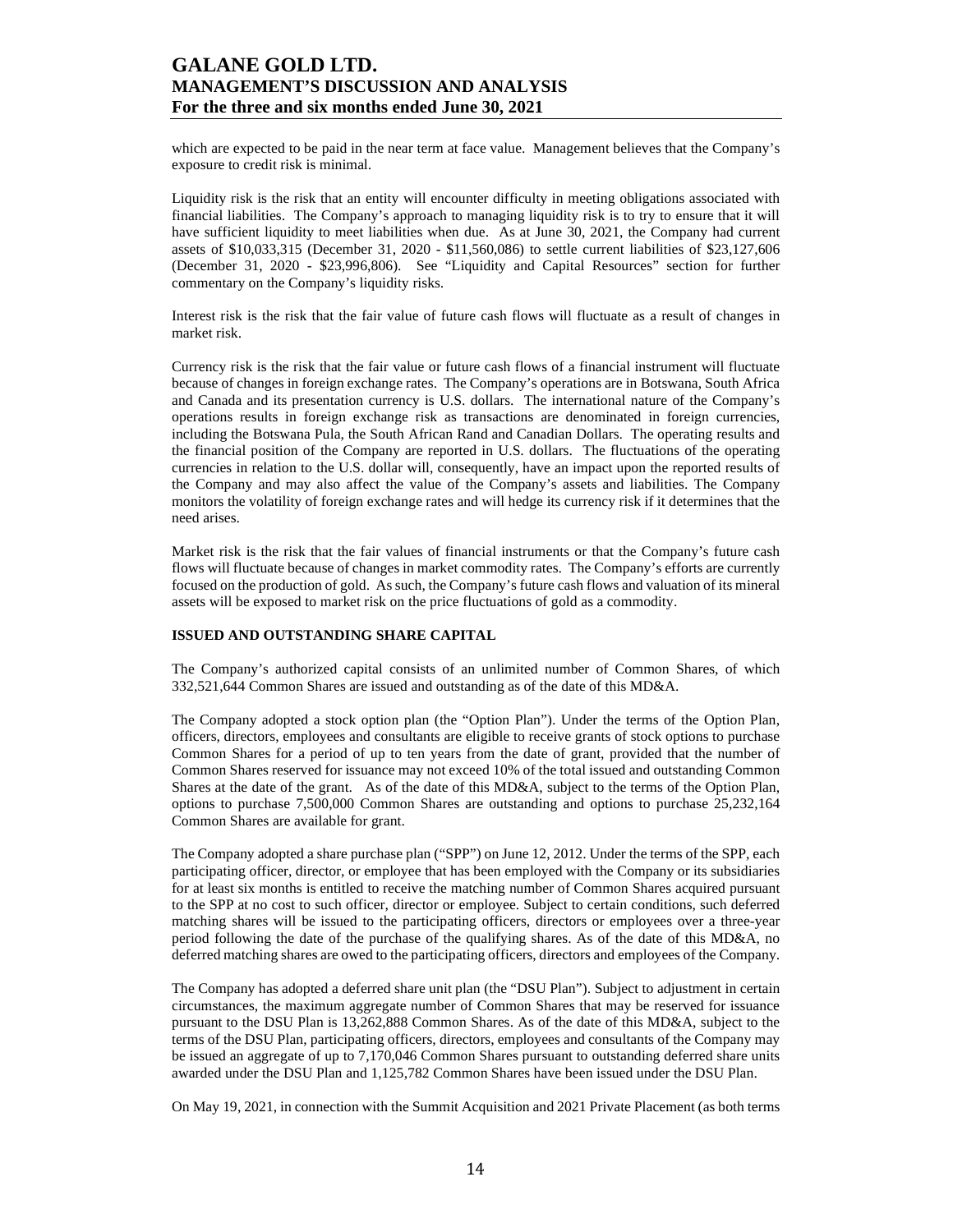are defined below) (see "Summit Mine Acquisition" section), the Company issued 44,028,700 2021 Warrants (as defined below), and 16,000,000 Summit Acquisition Warrants (as defined below), with each such warrant entitling the holder thereof to acquire one Common Share at an exercise price of C\$0.30 until May 19, 2024. As of the date hereof, all 44,028,700 2021 Warrants and all 16,000,000 Summit Acquisition Warrants remain outstanding.

On April 8, 2021, in connection with the 2021 Private Placement (see "Summit Mine Acquisition" section), the Company issued 3,048,602 2021 Broker Warrants, with each 2021 Broker Warrant entitling the holder thereof to acquire one Common Share at an exercise price of C\$0.22 until May 19, 2023. As of the date hereof, all 3,048,602 2021 Broker Warrants remain outstanding.

### **DEBENTURES**

As part of the acquisition of the Galaxy Property in 2015, the Company issued approximately \$2.4 million aggregate principal amount of unsecured convertible debentures (the "Galaxy Debentures") to settle outstanding debt or contractual obligations owed by Galaxy Gold Mining (Pty) Limited (formerly Galaxy Gold Mining Limited, "Galaxy") and its subsidiary Galaxy Gold Reefs (Pty) Ltd. The original terms of the Galaxy Debentures were: (i) to mature on November 20, 2019, (ii) to bear 4% interest per annum, accrued and paid at maturity, (iii) to allow conversion of the principal at the option of the holder into Common Shares at a price of C\$0.58(1) per Common Share, based on a pre-determined exchange rate of \$1.00: C\$1.30, and (iv) to allow conversion of the interest at the option of the holder into Common Shares, based on a pre-determined exchange rate of \$1.00: C\$1.30, at a price per Common Share equivalent to the greater of C\$1.00 and the Discounted Market Price (as defined by the Exchange) at the time of conversion, subject to acceptance of the Exchange. On September 27, 2019, the Company prepaid \$728,000 of principal amount of the Galaxy Debentures. On September 30, 2019, the Company entered into an agreement with a requisite percentage of Galaxy Debenture holders to amend certain terms of the Galaxy Debenture. Under the terms of the amended Galaxy Debentures: (i) the maturity date is extended to November 20, 2021, (ii) the principal is convertible at the option of the holder into Common Shares at a price of C\$0.20 per Common Share, at a pre-determined exchange rate of \$1.00:C\$1.30, (iii) the interest is convertible at the option of the holder into Common Shares, based on a pre-determined exchange rate of \$1.00: C\$1.30, at a price per Common Share equivalent to the greater of C\$0.20 and the Discounted Market Price (as defined by the Exchange) at the time of conversion, subject to acceptance of the Exchange, and (iv) the Company has the right of forced conversion with respect the principal if the trading price of the Common Shares exceeds C\$0.20 for 10 consecutive trading days. On December 15, 2019, the Company prepaid an additional \$838,486 of the principal and \$12,517 of the interest on the Galaxy Debenture.

In addition, on March 29, 2016, the Company announced that it and its subsidiary, Galaxy, entered into a full and final settlement agreement with Traxys Europe SA, Mine2Market S.à.r.l. and certain others (collectively the "Traxys parties") with respect to various outstanding claims arising from the time period when the Traxys parties operated Galaxy's mining operations. In connection with the settlement, the Traxys parties settled their claim for \$4.3 million of indebtedness in exchange for the issuance by the Company of an unsecured convertible debenture of approximately \$3.2 million in aggregate principal (the "Traxys Debenture"). On June 29, 2018, the Company entered into an agreement with applicable Traxys parties to replace the existing Traxys Debenture with an amended and restated debenture (the "A&R Debenture"). Under the terms of the A&R Debenture: (i) the principal is repayable on November 20, 2021 and is convertible at the option of the holder into Common Shares at a price of C\$0.15 per Common Share, based on a pre-determined exchange rate of \$1.00:C\$1.35; (ii) interest is convertible at the option of the holder into Common Shares, based on a pre-determined exchange rate of \$1.00:C\$1.35, at a price equivalent to the greater of C\$0.15 and the Discounted Market Price (as defined in the policies of the Exchange) at the time of conversion; (iii) the Company has a right of forced conversion with respect to the principal where the trading price of the Common Shares exceeds C\$0.15 for 10 consecutive trading days; (iv) commencing January 1, 2018, interest for a calendar year will be due and payable on March 31 of the subsequent year, with the first such payment being due on March 31, 2019. The first payment of interest under the rescheduled agreement was made in April 2019.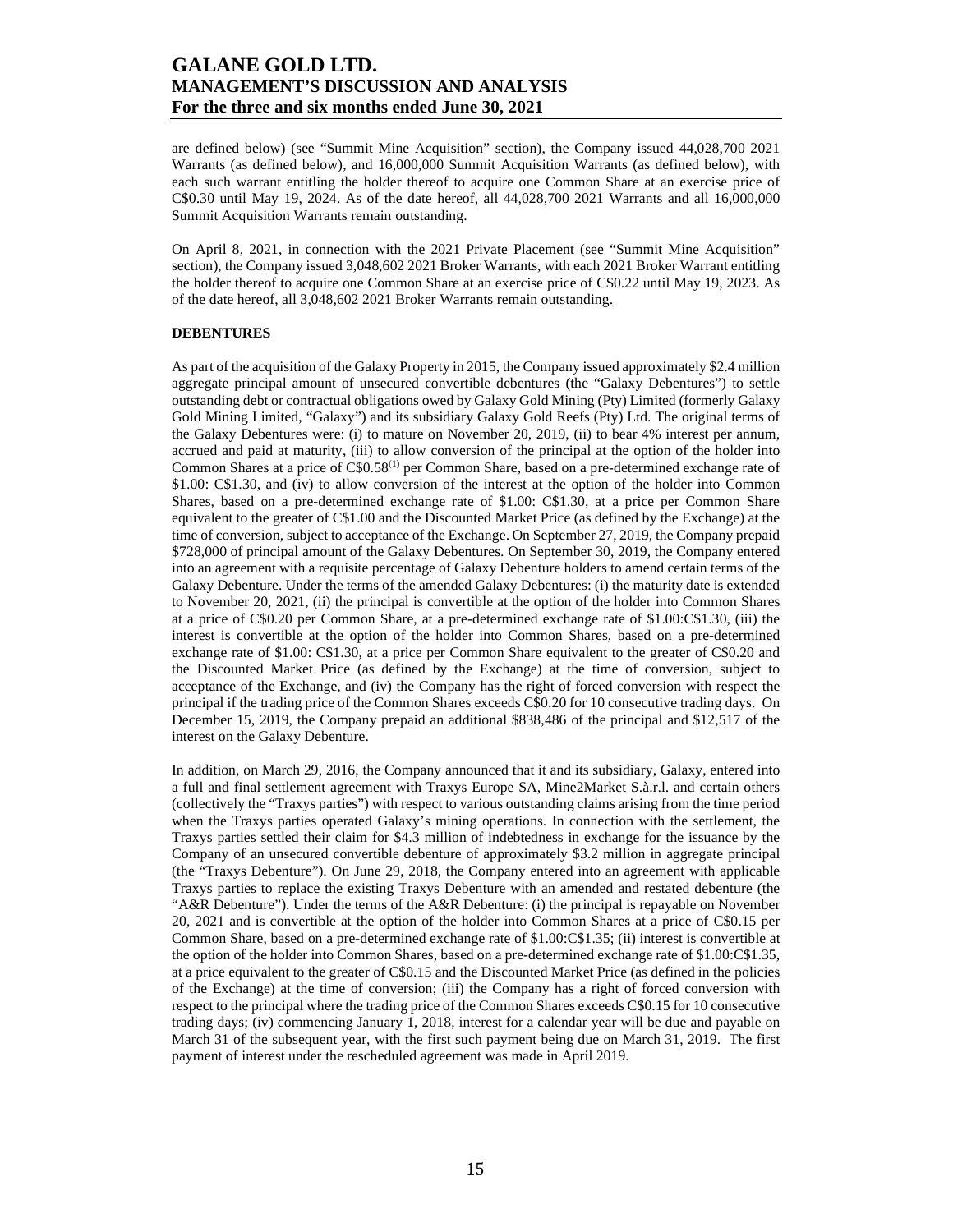Prior to the date hereof, the trading price of the Common Shares exceeded both the C\$0.15 and C\$0.20 thresholds for 10 consecutive trading days and, as a result, the Company has a right to force conversion of the principal amount of the outstanding debentures at any time prior to maturity.

On May 27, 2021, a debenture holder converted (i) \$600,000 of principal amount of Traxys Debenture into 5,400,000 Common Shares at a price of C\$0.15 per Common Share and at a pre-determined exchange rate of \$1.00:C\$1.35 and (ii) \$29,195 of interest payable on such principal into 210,200 common shares at a price of C\$0.1875 per Common Share, being the Discounted Market Price as of the date of the notice of conversion, and at a pre-determined exchange rate of \$1.00:C\$1.35.

On June 16, 2021, the Company exercised its right to force the conversion of (i) \$834,350 of principal amount of Galaxy Debenture into 5,423,275 Common Shares at a price of C\$0.20 per Common Share and at a pre-determined exchange rate of \$1.00:C\$1.30 and (ii) \$199,186 of interest payable on such principal into 1,294,709 Common Shares at a price of C\$0.20 per Common Share and at a pre-determined exchange rate of \$1.00:C\$1.30.

As of the date of this MD&A, no Galaxy Debentures remain outstanding and \$2,649,433 of principal amount of Traxys Debentures remain outstanding.

(1) The initial conversion price of the Galaxy Debentures was C\$1.00 per share. As a result of the completion of the rights offering of the Company in May 2016, the conversion price was adjusted downward to C\$0.58 per share.

## **GALAXY SHARE DONATION**

On March 19, 2019, the Company donated 17% of the issued and outstanding shares of Galaxy to Phakamani Foundation Trust (operating as Phakamani Foundation NPC). The donation was made in relation to the terms of the *Mineral and Petroleum Resources Development Act, 2004* of South Africa, together with the *Broad-Based Social-Economic Empowerment Charter for Mining and Mineral Industry, 2018* and the requirement for Galaxy, as holder of existing gold mining rights, to be comprised, directly or indirectly, of at least a 20% shareholding by historically disadvantaged persons (the "BEE Requirement").

On March 19, 2019, 10% of the issued and outstanding shares of Galaxy Gold Reefs (Pty) Ltd, was donated to a South African community-based trust and a South African local employee share scheme. The donation was made in relation to the BEE Requirement.

#### **TRANSACTIONS WITH RELATED PARTIES**

During the period ended June 30, 2021, there were no related party transactions entered into.

On August 13, 2020, the Company entered into loan agreements with its CEO, COO and CFO (the "Executives") as partial compensation for the services provided by the Executives in 2019. The loans are non-interest bearing, non-recourse loans with a term of three years. Pursuant to the terms of the loan agreements, the Executives used the proceeds of the loans to exercise 4,563,000 common share purchase warrants, exercisable at C\$0.05 per Common Share, held by the Executives (the "2018 Warrants"). The shares issued to the Executives on exercise of the 2018 Warrants are held by the Company as security for the outstanding loan balance. The loan receivable balance at June 30, 2021 is \$172,481.

## **COMMITMENTS**

As at the date of this MD&A, the Company did not have any commitments.

### **OFF-BALANCE SHEET ARRANGEMENTS**

Other than the low value operating lease arrangements not recognized on the initial adoption of the revised IFRS 16 Leases, the Company currently has no off-balance sheet arrangements.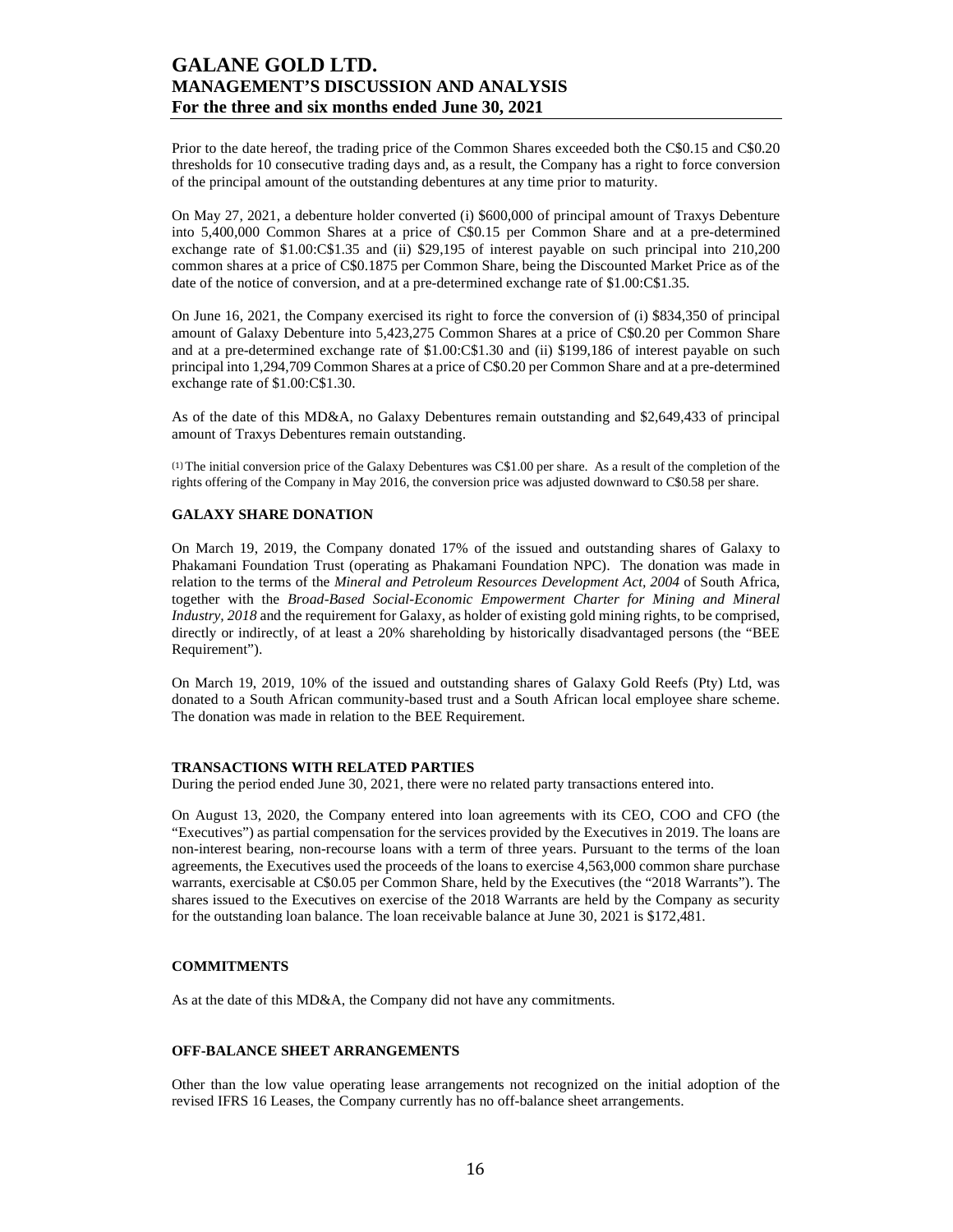## **SUPPLEMENTAL INFORMATION TO MANAGEMENT'S DISCUSSION AND ANALYSIS**

## **CASH COSTS**

The Company's MD&A refers to operating cash cost per ounce, and operating cash cost excluding royalties per ounce, both non-GAAP performance measures, in order to provide investors with information about measures used by management to monitor performance. Management of the Company uses this information to assess how well the producing gold mines are performing compared to plan and prior periods, and also to assess the overall effectiveness and efficiency of gold mining operations. Cash cost figures are calculated in accordance with a standard developed by the Gold Institute, which was a worldwide association of suppliers of gold and gold products and included leading North American gold producers. The Gold Institute ceased operations in 2002, but the standard is still an accepted standard of reporting cash costs of gold production in North America. Adoption of the standard is voluntary, and the cost measures presented herein may not be comparable to other similarly titled measures of other companies. Cash cost includes mine site operating costs such as mining, processing, administration, but are exclusive of impairment, amortization, reclamation, and exploration and development costs. Operating cash cost is the total cash cost less those costs capitalized as attributable to the removal of excess waste in developing new resources. These costs are then divided by the Company's ounces of gold produced to arrive at the cash cost measures on a per ounce basis. These measures, along with sales, are considered to be key indicators of a company's ability to generate operating earnings and cash flow from its mining operations. These measures of cash costs do not have any standardized meaning prescribed by IFRS and differ from measures determined in accordance with IFRS. They are intended to provide additional information and should not be considered in isolation or as a substitute for measures of performance prepared in accordance with IFRS. These measures are not necessarily indicative of net earnings or cash flow from operations as determined under IFRS.

The following tables provide a reconciliation of cash cost measures for the mine to the mining costs excluding impairment, depreciation and amortization reflected in the Annual Financial Statements.

|                                                                        | Q <sub>2</sub> 20 <sub>21</sub> |            |    | O1 2021    |    | Q4 2020    |     | O <sub>3</sub> 2020 |  |
|------------------------------------------------------------------------|---------------------------------|------------|----|------------|----|------------|-----|---------------------|--|
| Mining costs excluding<br>impairment, depreciation<br>and amortization | \$                              | 8,471,367  | \$ | 8,242,418  | \$ | 8,490,051  | \$  | 9,770,640           |  |
| Adjust for:                                                            |                                 |            |    |            |    |            |     |                     |  |
| Inventory movement                                                     |                                 | 150,932    |    | 56.928     |    | 1.840      |     | (640, 376)          |  |
| Total operating cash cost                                              | \$                              | 8,622,299  | \$ | 8,299,346  | \$ | 8,491,891  | \$. | 9,130,264           |  |
| Royalties                                                              |                                 | (529, 905) |    | (507, 591) |    | (717, 397) |     | (756, 174)          |  |
| Total operating cash cost<br>excluding royalties                       | \$                              | 8,092,394  | S  | 7,791,555  | \$ | 7,774,494  | \$  | 8,374,090           |  |
| Gold production (ounces)                                               |                                 | 5,990      |    | 5,600      |    | 7,122      |     | 7,738               |  |
| Total operating cash cost<br>excluding royalties per oz.               | \$                              | 1,351      | \$ | 1,391      | \$ | 1,092      | \$  | 1,082               |  |

|                                                                        | O <sub>2</sub> 2020 |            | Q1 2020         |    | O <sub>4</sub> 2019 |    | O <sub>3</sub> 2019 |  |
|------------------------------------------------------------------------|---------------------|------------|-----------------|----|---------------------|----|---------------------|--|
| Mining costs excluding<br>impairment, depreciation<br>and amortization | \$                  | 6,889,365  | \$<br>7,215,634 | \$ | 8,243,831           | \$ | 9,617,217           |  |
| Adjust for:                                                            |                     |            |                 |    |                     |    |                     |  |
| Inventory movement                                                     |                     | (304, 234) | 339,922         |    | 550,819             |    | (222, 748)          |  |
| Total operating cash cost                                              | \$                  | 6,585,131  | \$<br>7,555,556 | \$ | 8,794,650           | \$ | 9,394,469           |  |
| Royalties                                                              |                     | (523, 194) | (484, 419)      |    | (457, 142)          |    | (631, 199)          |  |
| Total operating cash cost<br>excluding royalties                       | \$                  | 6,061,937  | \$<br>7,071,137 | \$ | 8,337,508           | \$ | 8,763,270           |  |
| Gold production (ounces)                                               |                     | 5,691      | 6,818           |    | 6,839               |    | 8,435               |  |
| Total operating cash cost<br>excluding royalties per<br>OZ.            | \$                  | 1,065      | \$<br>1,037     | \$ | 1,214               | \$ | 1,026               |  |